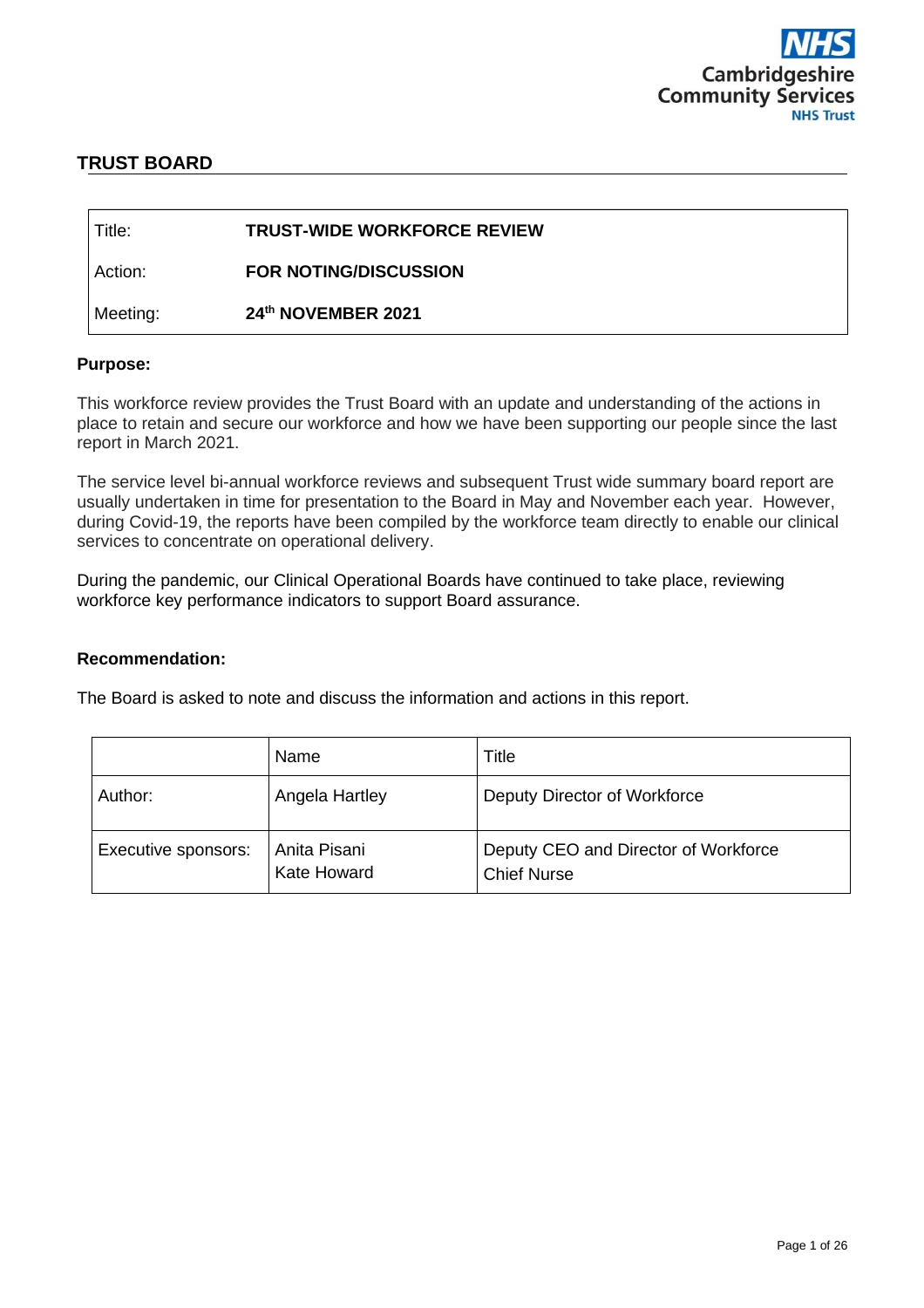# **Trust Objectives:**

| <b>Objective</b>              | How the report supports achievement of the Trust<br>objectives:                                                                                               |  |  |
|-------------------------------|---------------------------------------------------------------------------------------------------------------------------------------------------------------|--|--|
| Provide outstanding care      | The report demonstrates that the Trust and its leaders<br>undertake monitoring of staffing levels in order to maintain<br>safety                              |  |  |
| Collaborate with others       | Demonstrates close working with Health Education East of<br>England; other NHS and Care organisations and Higher<br>Education institutions, where appropriate |  |  |
| Be an excellent employer      | The report identifies improvements in line with the People<br>Strategy                                                                                        |  |  |
| Be a sustainable organisation | The report identifies how the Trust seeks to ensure<br>sustainable workforce supply to meet our future staffing<br>needs                                      |  |  |

### **Trust Risk Register**

This report refers predominantly to actions associated with Board risks:

- Staff Morale and workforce challenges
- Compliance with Care Quality Commission standards

### **Legal and Regulatory Requirements:**

CQC Outcomes NHS Constitution – Staff Rights and Pledges NHS People Promise and People Plan

### **Previous Papers:**

| Title:                            | <b>Dates Presented:</b>                    |  |  |
|-----------------------------------|--------------------------------------------|--|--|
| <b>Bi-annual Workforce Review</b> | November 2019, July 2020 and<br>March 2021 |  |  |

# **Equality and Diversity implications:**

| <b>Objective</b>                                                                                                                                |                   |                        | How the report supports achievement of<br>objectives: |                                                                                                                                           |                                |            |                                    |          |                       |
|-------------------------------------------------------------------------------------------------------------------------------------------------|-------------------|------------------------|-------------------------------------------------------|-------------------------------------------------------------------------------------------------------------------------------------------|--------------------------------|------------|------------------------------------|----------|-----------------------|
| To support the development of a Trust wide<br>Anti-Racism Strategy and OD plan                                                                  |                   |                        |                                                       | This report outlines the Workforce Diversity<br>and Inclusion activities and feedback from the<br><b>Cultural Diversity Staff Network</b> |                                |            |                                    |          |                       |
| To finalise the roll out of reverse mentoring as<br>part of all in house development programmes                                                 |                   |                        |                                                       | The paper describes work to support<br>mentoring                                                                                          |                                |            |                                    |          |                       |
| We will measure the impact of our virtual clinical<br>platforms, ensuring that they are fully accessible<br>to the diverse communities we serve |                   |                        |                                                       | Not included in this report                                                                                                               |                                |            |                                    |          |                       |
| We will ensure that the recruitment of our<br>volunteers is from the diverse communities they<br>serve                                          |                   |                        |                                                       | Not included in this report                                                                                                               |                                |            |                                    |          |                       |
| Age                                                                                                                                             | <b>Disability</b> | Gender<br>Reassignment | Marriage<br>and Civil<br>Partnership                  |                                                                                                                                           | Pregnanc<br>y and<br>Maternity | Race       | Religion<br>and Belief<br>$\Box$ x | Sex      | Sexual<br>Orientation |
| $x\square$                                                                                                                                      |                   | $x \Box$               | $x\Box$                                               | $\Box$ x                                                                                                                                  |                                | $x\square$ |                                    | $\Box$ x | $\Box$ x              |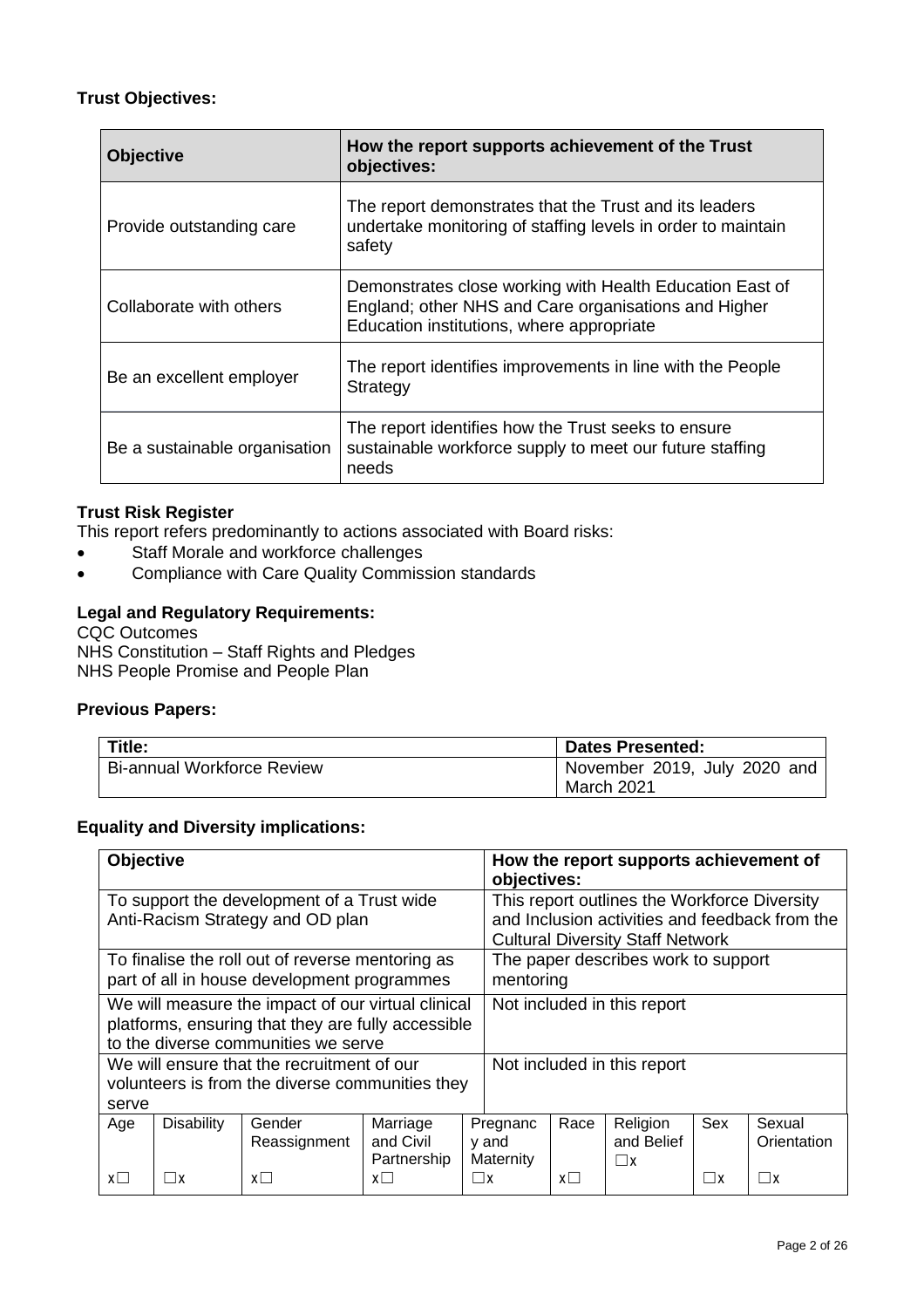## **1. INTRODUCTION**

This report details current workforce issues with a key focus being on the impact of Covid-19, workforce planning, supply and retention.

## **2. ATTRACTING STAFF**

2.1 The Trust recruited 153 substantive and 33 bank staff between 1 April and 30 September 2021 (excluding those who transferred in with the Norfolk Speech and Language Therapy [SaLT] service) and since November 2020, we have recruited over 2000 workers, through a range of routes, to work in our Large Scale Vaccination (LSV) centers. Over 4000 volunteers have also supported service delivery.

The Trust continues to experience recruitment challenges for a variety of reasons.

The key areas of challenge continue to be:

- Luton District Nursing; Health Visitors, School Nurses, Audiologists and specialist safeguarding roles; Community Paediatrics;
- Dental Dental Nurses in South Cambridgeshire;
- Cambridgeshire and Norfolk Children's Services Health Visitor and School Nursing and Community Nurses, Speech and language therapists and support and administrative staff.
- 2.2 The Trust continues as the lead provider of the LSV programme across both Cambridgeshire and Peterborough and Norfolk and Waveney. The Trust has recruited upwards of 1200 staff per county on a variety of employment/contract models, most workers however are only available to work limited hours.

Initially, significant numbers of Trust staff were internally redeployed for some or all of their time to support the vaccination programme whilst the external recruitment programme gained momentum and overcame initial logistical challenges. The majority of individuals have now returned to their normal role.

Recruitment is ongoing across both systems. Roles include registered nurses and allied health professional staff, vaccinators, administrators and volunteers. The staffing needs continue to be regularly reviewed to reflect the changing needs of the vaccination programme.

2.3 To attract and retain staff, a number of local Recruitment and Retention Premia (RRP) are in place and the effectiveness of these is regularly reviewed. RRPs are a salary premium payable under national NHS terms and conditions where there is evidence of hard to recruit roles in a locality. Where these are in place, they are paid to both newly recruited and current staff working in those roles in that locality. Payments are made where a business case has been considered that payment would aid recruitment and/or retention in hard to fill roles.

RRPs were last reviewed in August 2021. The outcome of that review is detailed below:

- **Health Visitors in Luton** to continue with the RRP for a further 12 months;
- **School Nurses in Luton** to continue with the RRP for a further 12 months;
- **Health Visitors in Wisbech** to continue with the RRP for a further 12 months;
- **Audiology in Luton** to continue with the RRP for a further 12 months;
- **Band 6 Health Visitors in Cambridge City and Doddington** RRP extended to cover these roles.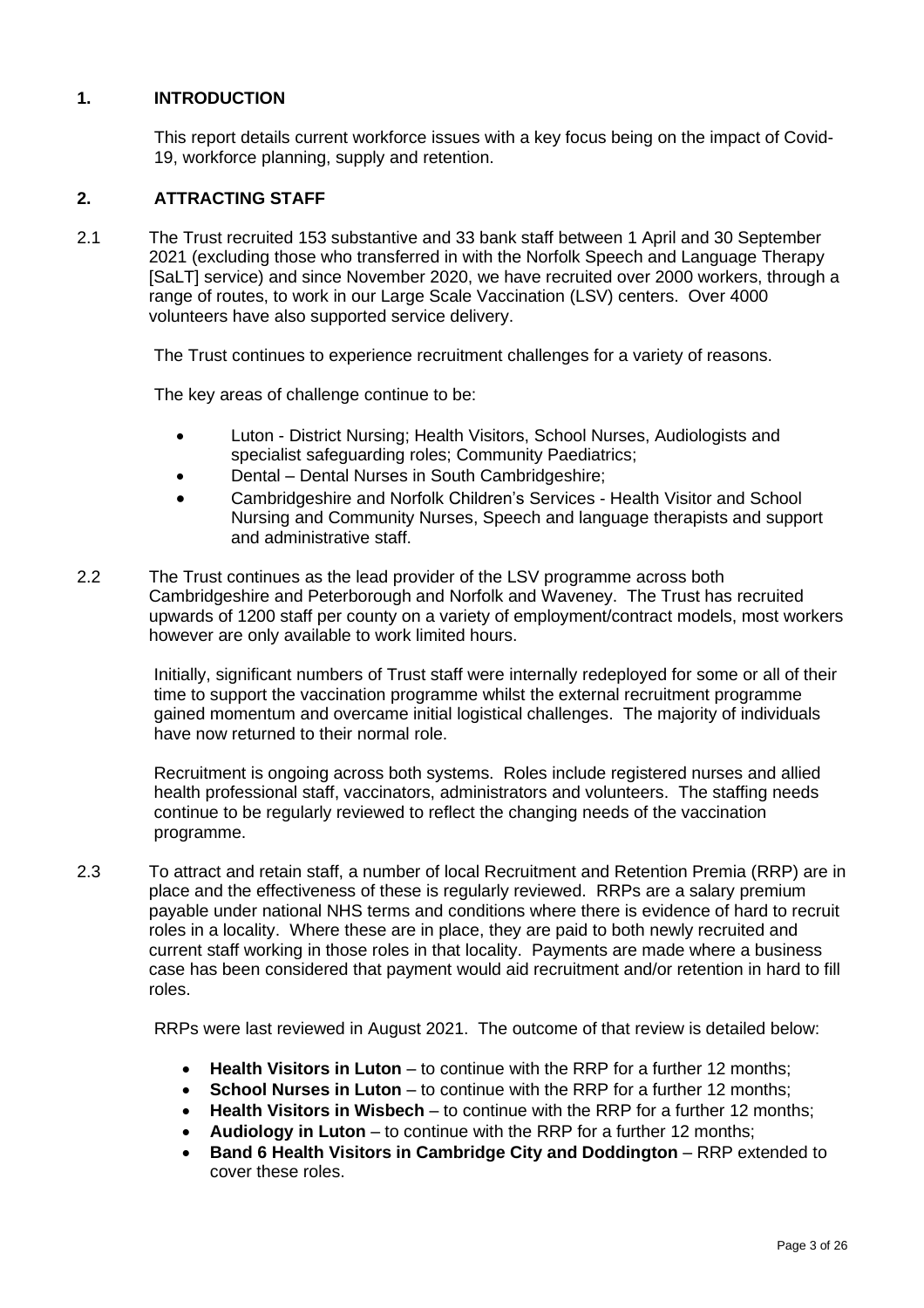- 2.4 A service redesign programme to develop our in-house recruitment provision into a fully end to end recruitment function is still planned. As part of this the Trust will also implement a tried and tested recruitment administration system, TRAC. A project to implement this is in place and it is due to go live in early 2022. This will both streamline the work of the recruitment administration function and give appointing managers direct access to real time information.
- 2.5 Flexible working/job share continues to be promoted in the majority of our adverts. In addition services are being encouraged to advertise and offer relocation assistance and the Trust's policy has been revised to be more inclusive. Services are supported to make use of social media and less traditional NHS places to advertise as this is not always the place potential applicants will look, e.g., administration or corporate roles. Adverts have also been updated to encourage applicants from diverse backgrounds. Work is also underway to learn the lessons from the NHS wide 'If Your Face Fits' review of discrimination in recruitment practices, so that we can act to further improve our non-discriminatory practice. Detail of our internal review and proposed next steps is attached at **Appendix 1**.
- 2.6 To support Luton Adult Services we have joined a collaborative bid with the London Collaborative and East London Foundation NHS Trust to recruit 10 international nurses during 2022.
- 2.7 Sexual health services support General Practitioners (GPs) in training, and this can provide a source of future GPs with special interest to provide sessional work for us.
- 2.8 The Trust has hosted several trainees over recent years and successfully appointed former graduate trainees to substantive roles. The Trust has agreed to work with the BLMK ICS to offer a placement for a general management trainee in Luton Adult Services and an individual is on placement with the team now.
- 2.9 We continue to appoint staff using a values-based recruitment process with application forms including a values-based question to aid shortlisting. We also encourage other selection methods including relevant practical tests, presentations and in some services, patient/service user involvement.
- 2.10 Work continues to explore the greater involvement of service users in the selection process with service users often part of stakeholder panels or interview panels.
- 2.11 Both MS Teams and telephone interviewing has been used successfully during the pandemic.
- 2.12 We are currently looking to procure a new Occupational Health provider from April 2022 and are working with other local NHS Trusts on this.
- 2.13 The Trust continues to recruit and support staff undertaking professional training, including, Health Visitor, School Nursing, District Nurse Nursing and apprenticeships. There are a mix of internal and external appointments and these form part of our workforce supply solution identified in the services workforce plans. From October 2021 we have moved to guaranteeing a permanent role to all successful Health Visitor and School Nursing students on completion of their programme.

## **3 SUPPORTING STAFF TO STAY IN THE ORGANISATION**

The retention of our workforce, (our 'stay' strategy), is a key part of the role of our people managers and our workforce planning activities. Currently 54%\* of our staff will still be below their earliest retirement age in 10 years' time and therefore retaining them is as important as attracting new staff. Much of this report includes the support the Trust offers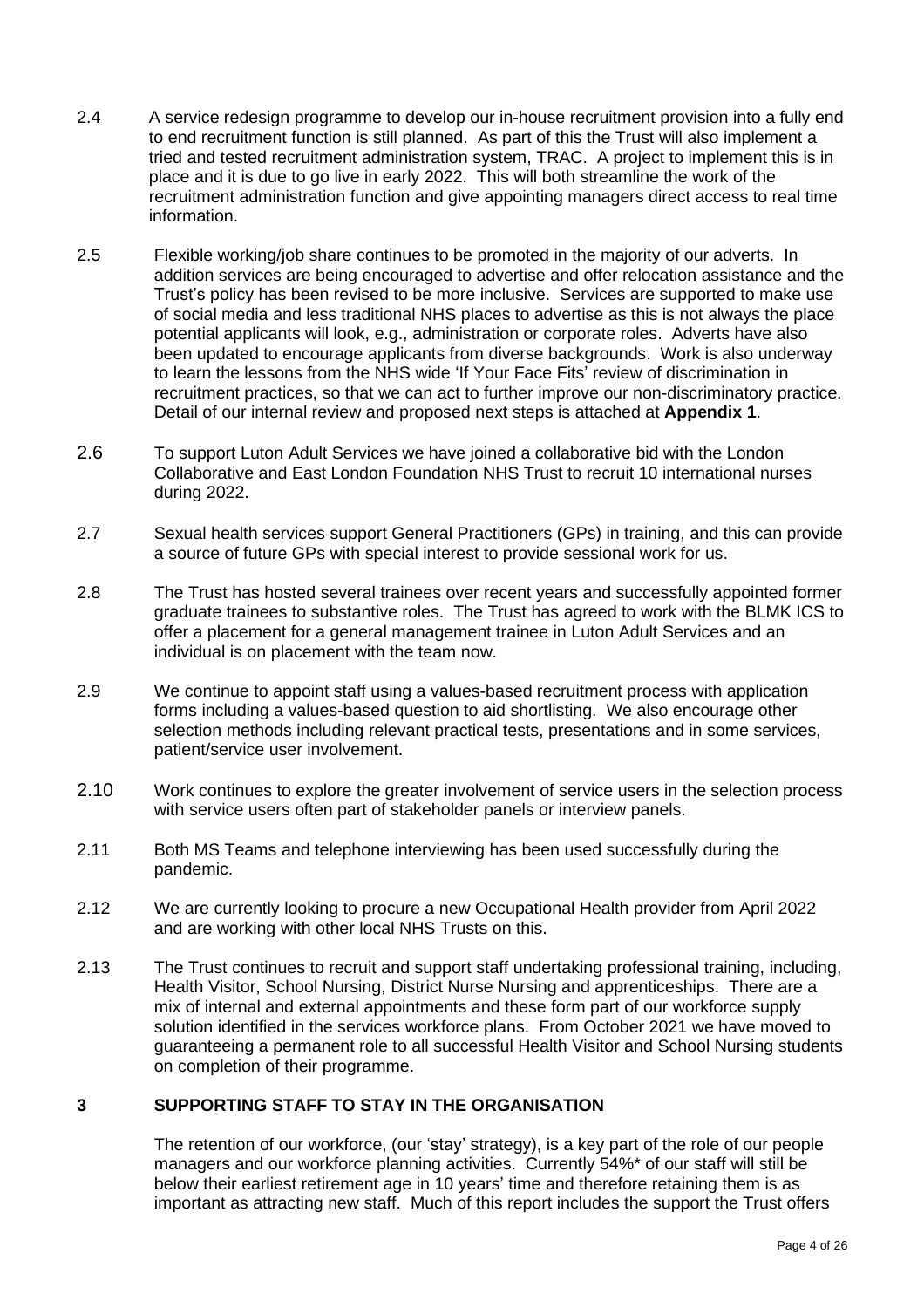to encourage staff to stay, by engaging with them, listening to and acting on their feedback, treating them with dignity and respect, supporting their development, career aspirations and current career choices and addressing issues when things go wrong at work in a kind, compassionate and fair way. We recognise that most of our workforce perform well and are happy in their current role, so we place as much emphasis on supporting them as we do in supporting those who have the ability and desire to progress.

*\* Based on the earliest age staff can retire with their NHS Pension. Not all staff will retire when they reach this age. Therefore, we will have over 54% of our current workforce still in work in 10 years' time if we successfully retain them.*

## **3.1 Appraisals**

- 3.1.1 Embedded into our annual appraisal, career and personal development planning discussions, is the importance of managers talking with all of their team about their career aspirations. This supports our 'stay' strategy as it provides a solid platform for succession planning within our different service areas. It also prompts a conversation into any stresses and strains that an individual may be experiencing so that this can be constructively addressed.
- 3.1.2 Staff are asked to give confidential feedback on the quality of their appraisal conversation, including how it helps them perform in their role. The feedback indicates that most staff feel the appraisal adds value and all narrative feedback is reviewed and, where applicable, used to review our appraisal process documentation and training.

Key highlights from the feedback received are:

- 93.7% of staff agreed or strongly agreed that their appraisal was a positive experience;
- 95.9 %of staff agreed or strongly agreed that they were given the opportunity to express themselves openly;
- 95.7% reported having the opportunity to discuss their personal health and wellbeing;
- 96.8 % reported having the opportunity to discuss their career and training aspirations.

### **3.2 Training and Development**

- 3.2.1 The Trust offers a wide range of training and development, both in house and delivered externally. We also operate a 70:20:10 approach to learning and development, valuing experiential learning (70), learning from others (20) and a smaller level of taught/traditional/classroom learning (10).
- 3.2.2 The Covid-19 pandemic and the move towards different ways of working as a result has created a catalyst to reconsider how we deliver training and development interventions and ways to use technology in training. We have delivered recruitment and selection training, care certificate, action learning sets, step on up, team development session, leadership forum and corporate induction via Microsoft Teams. The Communications Team has also created a VIMEO channel for online learning sessions that are recorded, to create a resource for learners to revisit at a later date. Chrysalis 11 has begun in November 2021, with early workshops being run virtually until we feel it is safe to resume face to face.
- 3.2.3 The Training Team are continually developing their skills in delivering online and virtual training and are reflecting on the evaluation feedback and learning so far. To support this new way of learning, we have developed further our online and virtual training offer and to upskill other staff (Train the Trainer), such as the Service Redesign and Safeguarding Teams.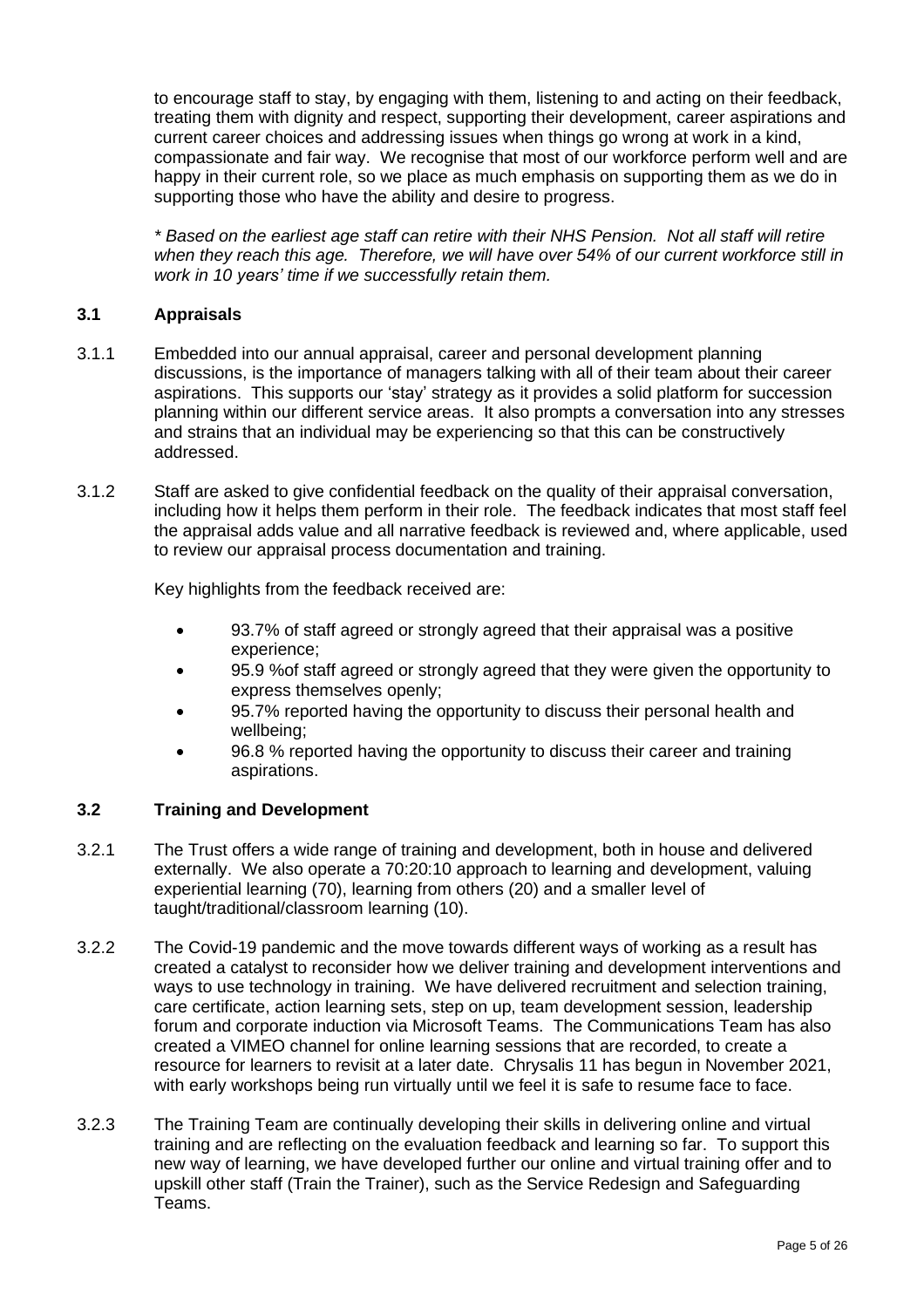- 3.2.4 The Training Team have delivered training via MS Teams since the start of the pandemic, including Trust Induction. Evaluation of online training delivered during Covid-19 is being carried out. Feedback indicates that the use of technology has meant staff can join training from any location, increasing networking opportunities and is helping to breakdown geographical barriers. There are also financial and time saving benefits, although the value of face-to-face interventions will not be forgotten, and some face-to-face training will be reintroduced when safe to do so, as part of a mixed model of development activities.
- 3.2.5 The following programmes have continued throughout on MS Teams:
	- Care Certificate (all modules);
	- Chrysalis 10 Action Learning Sets groups;
	- Coaching and mentoring support;
	- Functional skills;
	- Induction (virtually);
	- Making the Difference bespoke training;
	- Personal Resilience (Power Skills);
	- Step On Up.

Since September 2020 on MS Teams, we have re-introduced:

- Amazing Managers;
- Appraisal training;
- Big 9 diversity mentoring;
- Coaching Conversations;
- Delivering Online Training Train the Trainer;
- Drop-in Question and Answers for new staff;
- Group Myers-Briggs Type Indicators (MBTI);
- Personal development;
- Positive conversations and mindset have been embedded into all group training and making the difference training;
- Mental health first aid refresher training.

We also introduced a coaching apprenticeship programme and held a virtual Chrysalis (Cohort 10) graduation ceremony. In addition, Myers Briggs and 360 assessments and feedback (via Teams) restarted in July 2020 for teams and individuals.

- 3.2.6 When staff capacity permits, we will reintroduce the following training:
	- Compassionate teams (in a revised format);
	- Performance mentoring and leadership;
	- Work experience (school aged young people);
	- Chrysalis Cohort 11 (planned for November 2021);
	- Step on Up Cohort 6 (planned for December 2021).
- 3.2.7 The Training Team are reviewing which training to continue to deliver online going forward (to reduce travel expenses and time, and to share learning and break down barriers across the localities). Feedback from learners indicates that MS Teams learning lends itself well to small group learning such as Action Learning Sets, Care Certificate workshops, 1:1 coaching, Making the difference (with small teams) and appraisal training.

#### **3.3 Staff Engagement**

Research evidence shows that a highly engaged workforce will achieve better patient satisfaction and outcomes; therefore, we continue to pay particular attention to how engaged and valued our staff are feeling. The best way of getting this feedback from staff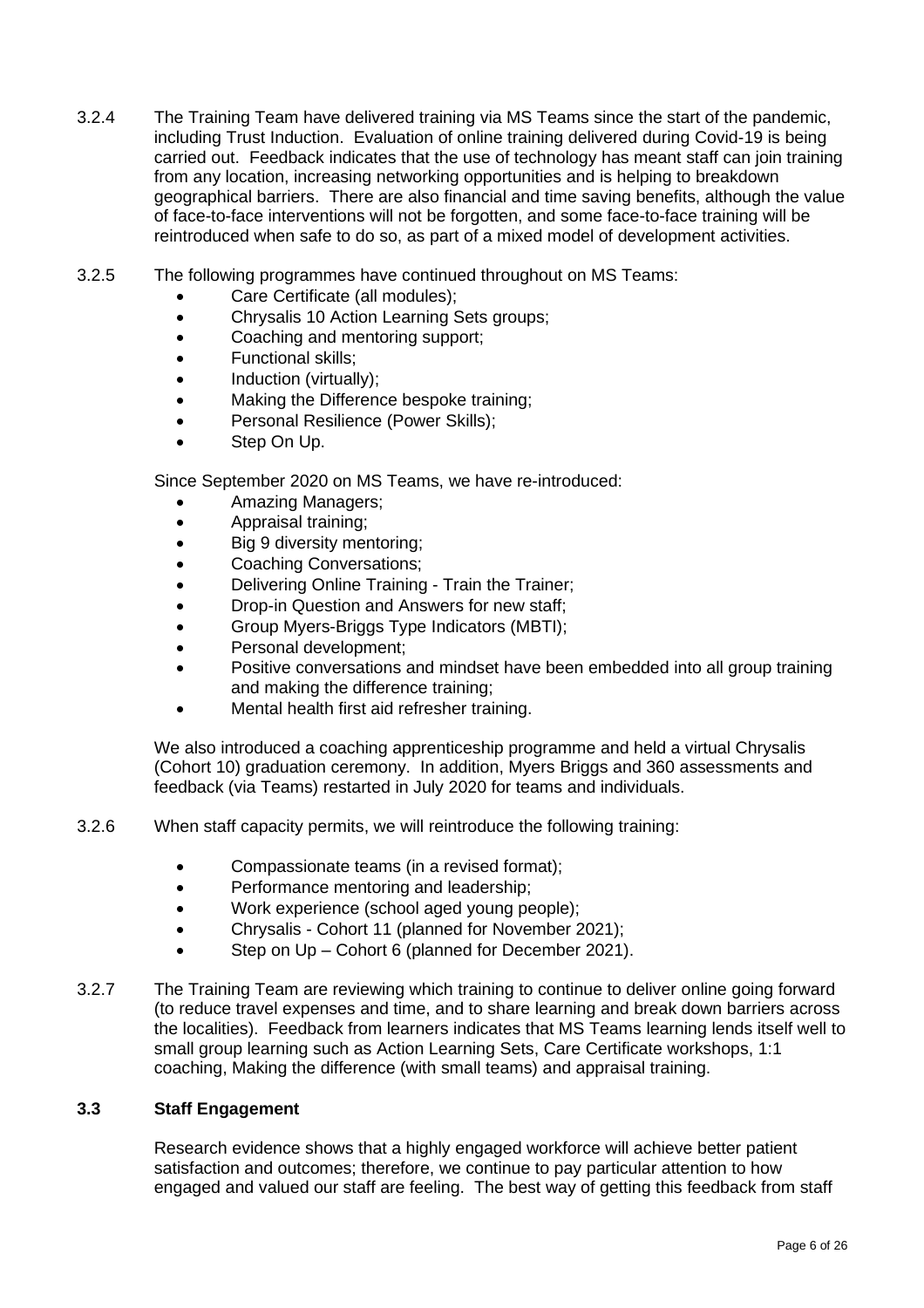is through the annual Staff Opinion Survey (SOS) and our quarterly staff Friends and Family Survey.

The 2021 SOS is currently taking place and at the time of writing our Trust wide response rate is at 48%. The survey period closes on 26<sup>th</sup> November. Percentage breakdown by teams are as follows:

- Ambulatory  $-49%$
- Bedfordshire and Luton Adults 47%
- Bedfordshire Children's 45%
- Cambridgeshire and Norfolk Children's 46%
- Corporate 73%
- $LSV 46%$
- Luton Children's 43%

We have implemented the improvement actions from the 2021 survey and a summary of this is detailed below.

| 2020 Survey Improvement Plan                                                                                                        |                                                                                                                                                                                                                                                                                                                                                                                                                                                                       |  |  |  |
|-------------------------------------------------------------------------------------------------------------------------------------|-----------------------------------------------------------------------------------------------------------------------------------------------------------------------------------------------------------------------------------------------------------------------------------------------------------------------------------------------------------------------------------------------------------------------------------------------------------------------|--|--|--|
| Area for Improvement from<br>2020 Survey                                                                                            | <b>Actions Taken</b>                                                                                                                                                                                                                                                                                                                                                                                                                                                  |  |  |  |
| To address the feedback on staff<br>satisfaction with the quality of care<br>they give, which fell slightly from the<br>2019 survey | Short survey of clinical staff undertaken and<br>$\bullet$<br>feedback shared with staff;<br>Two key responses from staff on their reasons<br>for feeling this were:<br>Not having enough staff to do the work;<br>$\circ$<br>Impact of changing from face to face to<br>$\circ$<br>digital consultation.<br>The Quality Team will continue to work with<br>services on actions.                                                                                      |  |  |  |
| To address the feedback of staff<br>experiencing work related stress                                                                | • Review of any suitable e-learning packages<br>available for managers;<br>Living our values to be built into the Trust's<br>Civility and Resect OD Plan;<br>Communications Plan to remind staff of the<br>support available to them and promotion of the<br>My Employment Passport;<br>On-going manager development and case<br>studies to be included in Amazing Managers;<br>Ongoing review of policy and tool kit to ensure it<br>is proactive and user friendly. |  |  |  |
| To address the feedback on staff<br>experiencing MSK problems                                                                       | Re-publicising the MKS Rapid Access Service<br>$\bullet$<br>to support staff;<br>Review and update of Remote Working Policy<br>and guidance, with advice/input from MSK<br>service;<br>To work with staff network for ideas on support;<br>Article in Autumn 2021 Live Life Well newsletter<br>on back care;<br>Funding allocated for additional staffing in the<br>Rapid Access Service available to staff                                                           |  |  |  |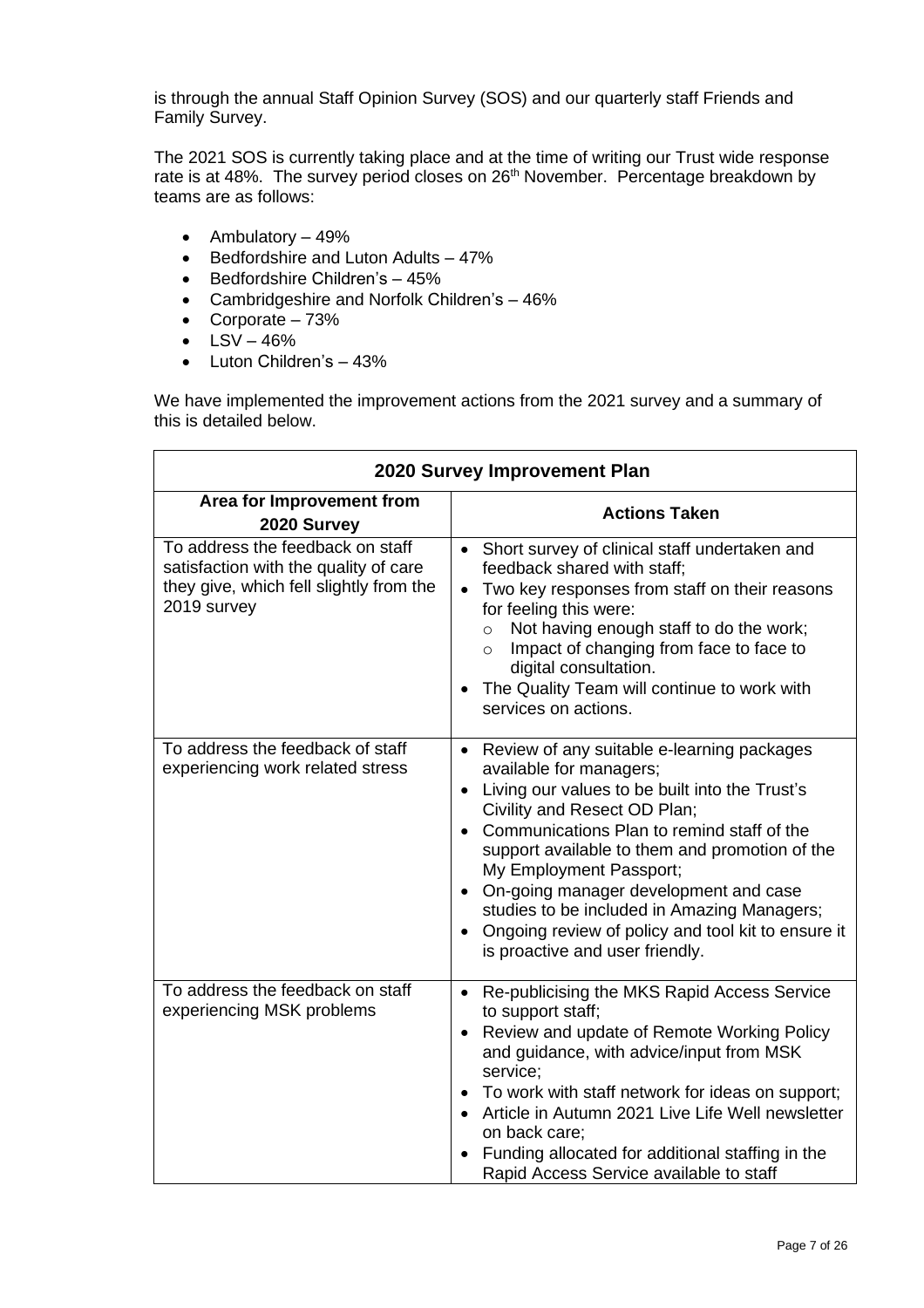| Other | • Review of Zero Tolerance to Violence<br>aggression abuse posters for public facing sites,<br>thanking people for treating staff with civility and<br>respect.<br>• Widening of the scope of the My Employment<br>Passport to incorporate all events that have an<br>impact on staff, not just those with long term<br>conditions.<br>• Staff-led Cultural Diversity, Long Term<br>Condition and Disability and LGBTQ+ Networks<br>to help create a safe and inclusive working<br>environment. |
|-------|-------------------------------------------------------------------------------------------------------------------------------------------------------------------------------------------------------------------------------------------------------------------------------------------------------------------------------------------------------------------------------------------------------------------------------------------------------------------------------------------------|
|       |                                                                                                                                                                                                                                                                                                                                                                                                                                                                                                 |

## **3.4 Flexible Retirements/Retire and Return**

The Trust continues to offer flexible retirement as an alternative to staff retiring completely. This is particularly helpful as some clinical staff groups can retire with their NHS Pension at 55 when many people are not ready to stop working completely. This is available on request and is accommodated wherever possible and supports the retention of knowledge and skills whilst freeing up roles for progression for other staff. Guidance is available for managers and staff on the different flexible retirement options.

### 3.4.1 Return To Practice

The Trust has introduced a process to support former NHS professionals wishing to return to practice. In the past we have supported requests for placements as part of an individual's return to practice, on an ad hoc basis. We are now moving to having a formal intake (if there is sufficient interest) on a regular basis in line with our local Higher Education Institutes (HEI) return to practice programmes.

During the pandemic, the requirements for the formal re-training were relaxed to help support the NHS, and we want to build on the interest this generated to support those wishing to return to the NHS longer term.

## **3.5 Staff Health, Wellbeing and Attendance**

Supporting staff when they are unwell, minimising the negative and promoting the positive health benefits of work and proactively managing staff attendance remains a key priority for the Trust.

Sickness absence levels continue to vary across the Trust and have been affected by the Covid-19 pandemic, to some extent due to cases of Covid, however over the past 6 months more are related to the cumulative impact on our staff of working through the pandemic.

Managers continually review the support being provided. Examples being:

- support offered by the manager;
- support and expertise from the Human Resources Team;
- access to the rapid MSK services;
- union representatives support and guidance;
- access to occupational health;
- access to confidential 24/7 counselling services;
- health and wellbeing conversations at management supervision and appraisals;
- Covid-19 risk assessments;
- our 'Stepped Approach' Psychological support offer to staff during Covid-19;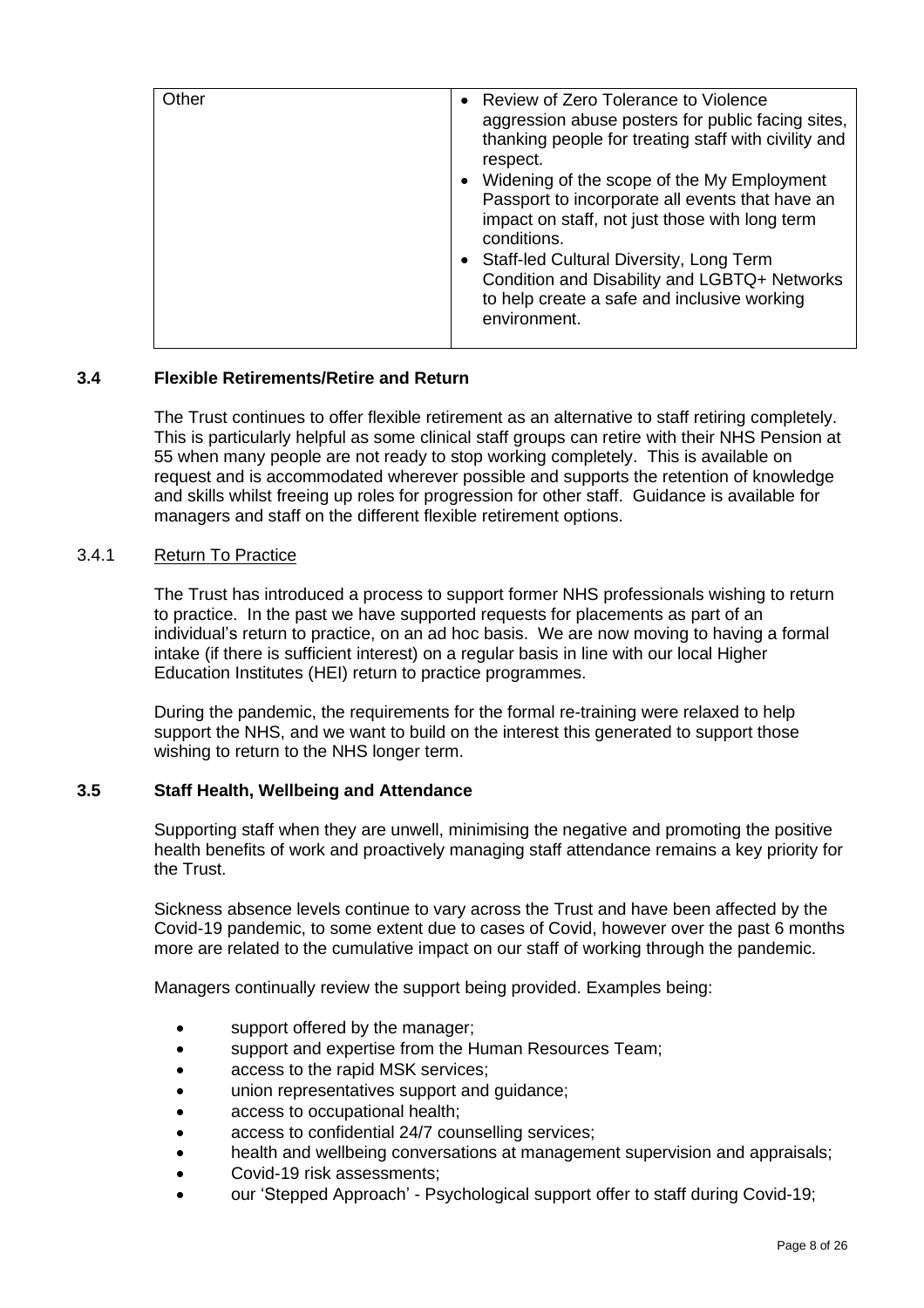- higher level psychological support offers from neighbouring Mental Health Trusts;
- launch of Health and Wellbeing Champions and their support network event (January 2021) and closed Facebook group;
- appointing a NED Wellbeing Guardian;
- medical director; chief nurse and director of workforce conversations with managers and staff;
- supporting managers to have wellbeing conversations and a focus on their teams' wellbeing as part of their management responsibilities.

Line managers and the HR Team support the Trust's personalised approach to managing staff attendance, supporting a focus on the individual and their personal circumstances rather than on an impersonal application of policy. Reducing sickness absence levels across the Trust remains a key focus of work and for some teams is a big challenge/pressure point.

The Trust, along with the rest of the NHS, has taken a supportive approach to staff either unwell with or isolating with Covid-19, as well as those self-isolating because of contact with others and those shielding due to underlying health conditions.

## **3.6 Analysis of Trust Sickness Levels/Reasons**

The HR Team undertake periodic deep dives, as required, on the reasons for absence with the teams they support and work with managers to support staff to maximise their health and wellbeing and maintain attendance at work. Please see **Appendix 2** which details the reasons for sickness absence and measure by staff groups for September 2021.

### **3.7 Supporting our Staff to Maximise their Health and Wellbeing**

- 3.7.1 The Trust has seen its overall level for sickness absence remain fairly constant over the last few years and our new focus on a flexible supportive approach is aimed at getting staff back to work sooner, as one way to address this.
- 3.7.2 We support managers and staff through guidance on workplace stress assessments and are working with staff who have been absent from work due to stress or anxiety, regardless of whether it was work related or not, to understand the level of support offered locally and how effective this was and what more can be done. More importantly, we will be exploring what further improvements we could make to support staff in general.
- 3.7.3 Supporting the mental wellbeing of staff remains our priority with successful Mental Wellbeing Weeks which help to raise the profile of paying attention to your own mental wellbeing. This work has continued during Covid-19 with expert input from clinical physiologists in our 'stepped offer' of mental wellbeing and psychological support.

Feedback from staff has informed our mental wellbeing support offer to staff. Based on this feedback we have developed a four-part 'Compassionate Team' training course, developed to deliver to whole teams and sessions have been well received. During our 2020 week we promoted wellbeing during Covid-19, highlighting tips on working from home and normalising how staff are feeling. We used the 2021 week to signpost staff to the wealth of advice, guidance and support available.

In addition, an awareness session for managers is being developed to enable them to be able to support the mental wellbeing of their staff better.

The Trust's Emotional Health and Wellbeing Team and Clinical Psychologists have offered additional support to complement our Covid-19 'Stepped Offer' which recognise that different staff will have different needs at different times during the Covid-19 epidemic based on their own personal circumstances.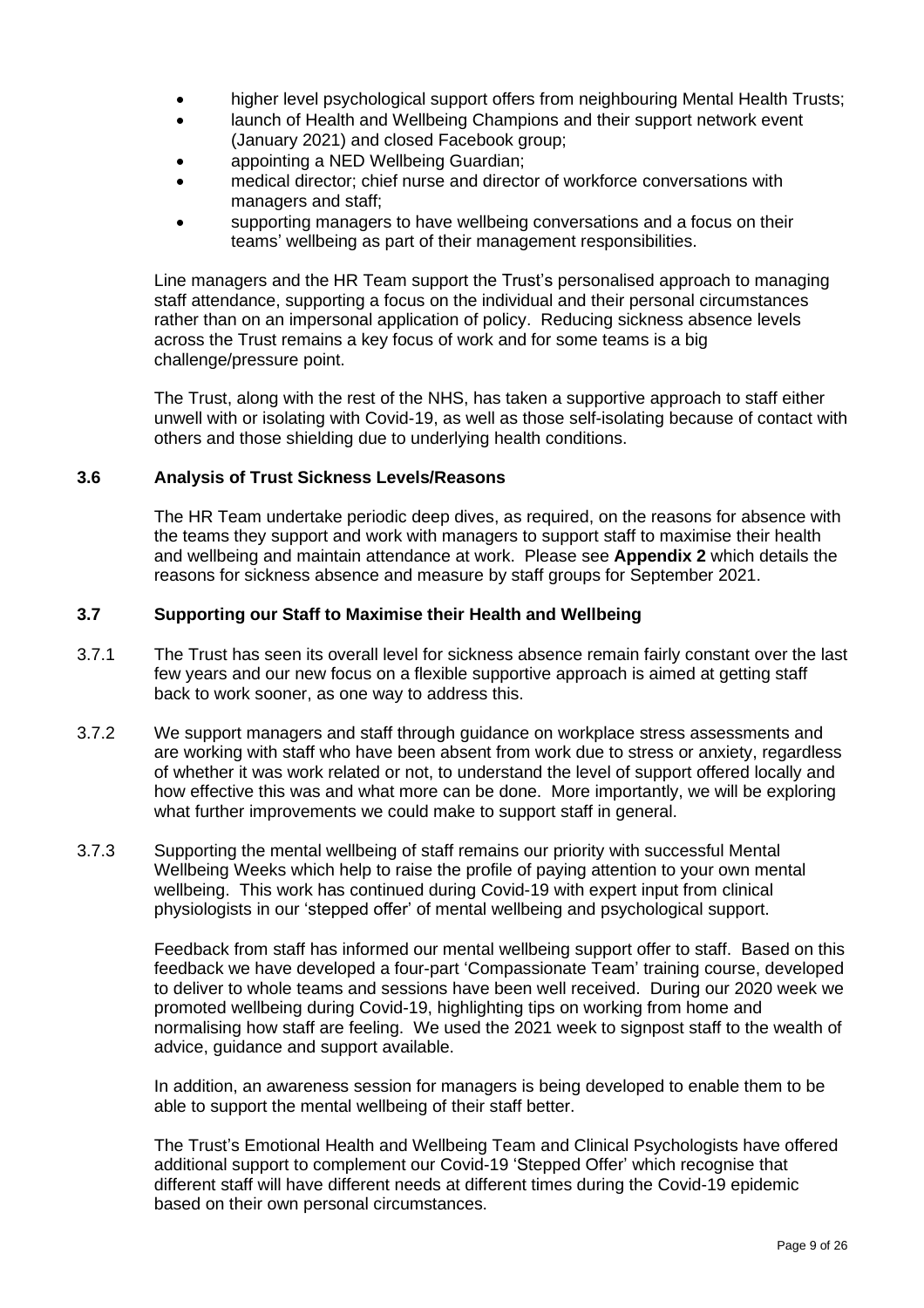- 3.7.4 We continue to offer personal resilience training to all staff and bespoke support to individuals and teams going through organisational change and this has been successfully run virtually.
- 3.7.5 Financial difficulties/pressures can cause undue stress and anxiety and to support staff we introduced the services of Neyber, a financial service provider, to offer staff free access to financial health checks, advice, information and, where applicable, access to loans, savings and potentially in the future, investment opportunities. Neyber have launched a new salary advance service to help staff avoid costly payday loans and to assist staff who, in the past, have had to ask the Trust for help and to ensure a consistent and fair access to help. Additionally, in partnership with our staff side representatives, we have published details of the financial support available to trade union members via their unions.
- 3.7.6 Optima provide the majority of our occupational health services and we also have an Employee Assistance Programme (EAP) in place called HELP. HELP also provides an online support internet site, Optimise. This is a comprehensive wellbeing assessment that staff or their families can take at any time. It provides personalised wellbeing content tailored to staff responses and has an extensive library of wellbeing information for staff to access at any time, including videos, podcasts and TED Talks. The existing arrangements for OH services and EAP remain in place for staff working in Luton which are effective and well received by staff and are provided by the Luton & Dunstable Hospital. We are currently in a procurement process to appoint an OH provider when the Optima contract ends on 31 March 2022.

### **3.8 Supporting Staff Health and Wellbeing during Covid-19**

To support the mental health and wellbeing of staff during and after the pandemic, the Workforce Team has worked with clinical psychologists within our services to produce our Stepped Approach. A summary of the Stepped Approach Support for Staff is attached at **Appendix 3.**

In addition to our in house stepped offer, the Trust signposts staff to offers of support both locally and nationally including the National NHS help line run by the Samaritans and support from mental health trusts locally for staff to access support should they need more specialist interventions and are exploring what we can learn from the experiences of the armed forces, post conflict support offers.

Through Covid-19 several services have run online support sessions including eleven fitness classes and twenty-eight session of 15 Minutes of Mindfulness. Yoga, Zumba, whole body office-based exercises, stretching and mobility and Pilate's sessions have also been made available for staff to view online. These have been re-publicised to staff to access via links on the Intranet.

In 2021 the Trust's Remote Working Policy was fully reviewed to support safe remote working in locations other than an office/clinical base.

The Trust fully supported all staff who initially had a shielding letter and continues to support staff to work in a safe way, based on their health and wellbeing needs as well as those of the services.

### **3.9 Live Life Well Programme**

Our staff Health and Wellbeing Live Life Well Programme continues to successfully support staff and below are a few examples of the support in place: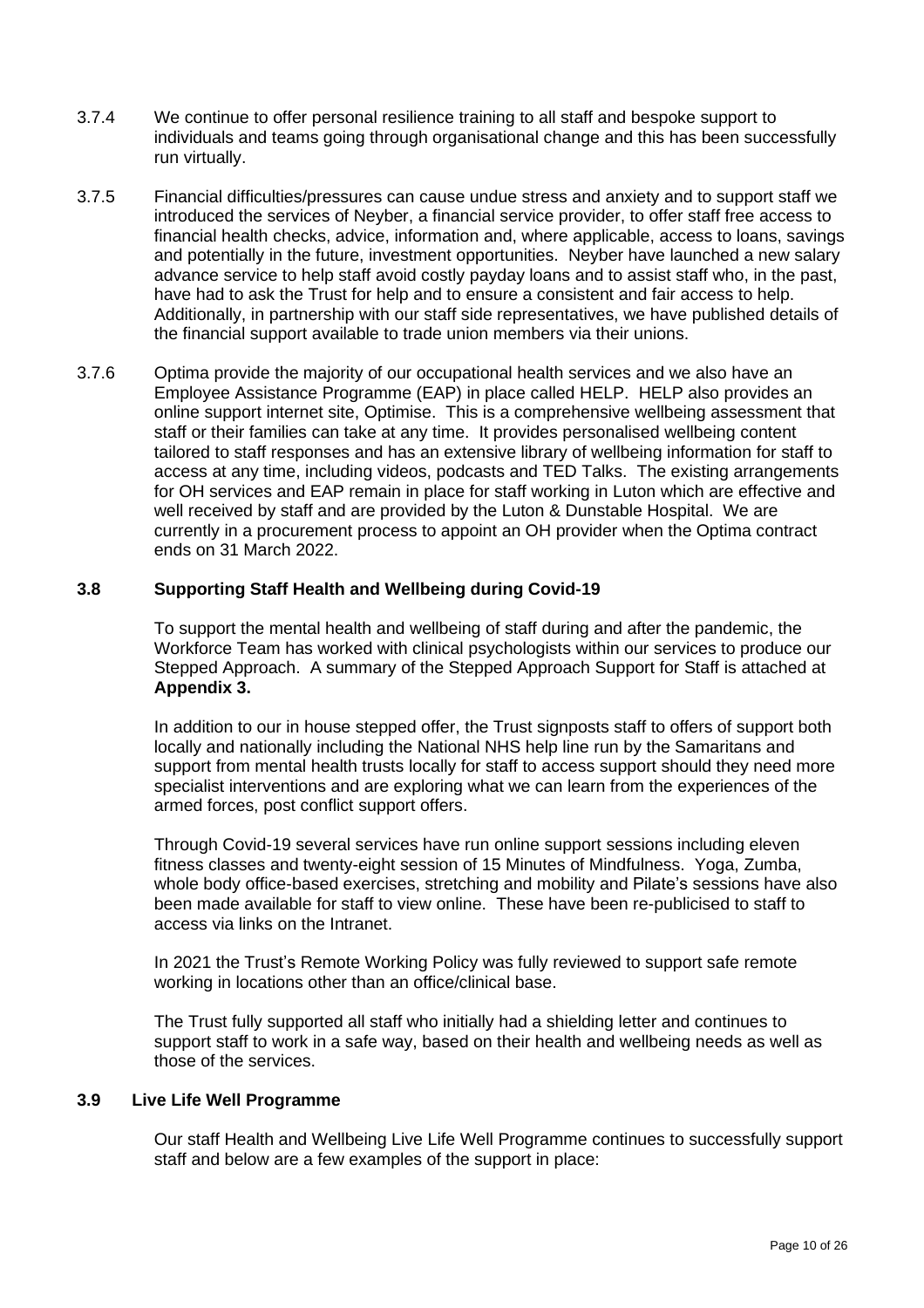- Recruiting, training and subsequently held refresher training, for Health and Wellbeing Champions in January 2021;
- Bi-annual Health and Wellbeing Newsletter show casing our offer and positive actions by staff, next edition due early 2022;
- Promoting 'pass it forwards' and acts of kindness as a way to promote wellbeing;
- Continuing to promote personalised approaches to managing attendance and flexible working requests and a support offer for staff with their financial wellbeing;
- Promotion of the wellbeing values of good team working and two-way communication and taking a break;
- Mental Health First Aid light training (for Health and Wellbeing Champions);
- Promotion NHS staff discounts and promotion of NHS health checks:
- Mental wellbeing weeks;
- Promotion of key national wellbeing related national days/weeks throughout the year;
- Resilience training;
- Newsletters, Intranet pages and Comms Cascade updates;
- Providing information on the menopause to reduce the reluctance of staff to talk about this openly at work, a new Menopause Policy and activities on International Menopause Day on 18 October 2021;
- Health and Wellbeing Champions across all services/locations supported through a peer group network.

#### **3.10 Use of Exit and New Starter Data**

Feedback from staff leaving the Trust is reviewed on a regular basis to identify themes, take actions and where applicable support individuals. **Appendix 4** details this information.

Where an individual highlights a concern this is raised with the service so they can identify any changes they can make to their staff experience.

It is recognised that by the time someone has chosen to leave, it may be too late to change their mind therefore we are introducing support to new staff in their first 365 days to get feedback on any issues at an early stage. The launch of this was delayed and will start as soon as is practicable. In the interim, all new staff are surveyed on their experience during the recruitment process and on-boarding. This is to help establish if there are any concerns or themes that can be rectified to help keep that member of staff with the Trust and any help/support a particular area may need from the HR Team to help with their retention of staff. Research has shown that new members of staff who stay within an organisation over 12 months are more likely to stay longer term.

When practical, we will start the planned surveys for new staff at six months and one year after joining. Set questions via a survey monkey will be asked and the responses analysed to identify any themes/trends so that action plans can be developed, and improvement actions put in place, where possible, to help with retaining staff. Staff highlighting serious issues will be offered support by the HR Team in the first instance.

We are aware that demographic changes indicate that younger workers no longer have an expectation of remaining in one organisation or career for their whole working life, therefore turnover amongst our younger workers is expected. In addition, our expectation is that our newly qualified staff would usually be looking to move to their next role within 18 months to 2 years.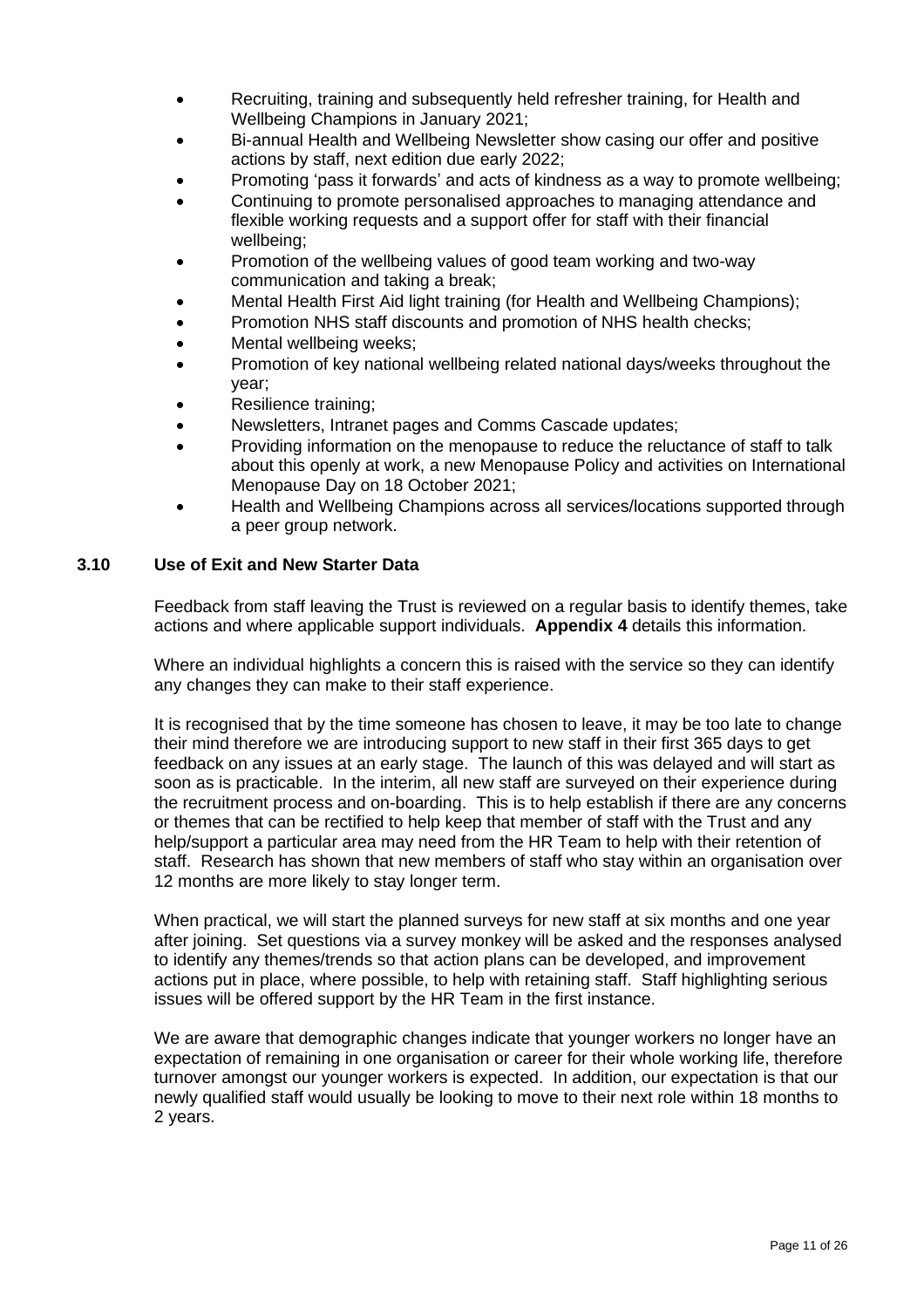## **3.11 E-Learning and Electronic Staff Records (ESR)**

3.11.1 ESR Manager and Employee ESR Self-Service is now in place across all services. Managers and/or administrators with access have been trained to directly input sickness absence into staff records as the first part of a wider roll out of ESR functions to support managers to know their workforce data better and to use it in timely way to support them manage better.

> For the majority of their mandatory and role specific training, staff access e-learning on ESR. This supports staff to access user-friendly training at a time and place which suits them and their work and reduces time away from work, travel, cost and inconvenience.

Staff can also easily access their pay slips, total reward package information, including projected pension benefits and their personal data.

The Trust has reviewed the other functions available in ESR and any further roll out is subject to the implementation of staff rostering/allocate as the two systems have similar requirements and need to be linked to avoid duplication as the two systems need to talk to each other and share data.

In the meantime, the recording of essential clinical training on individual staff profiles is underway starting with Luton Adult services. The aim being that the training record function in ESR becomes the single place to record training requirements and compliance within the Trust.

The use of ESR to record mandatory training for staff working in Large Scale Vaccination (LSV) has been very helpful in assuring the Trust that staff are trained and working safely.

- 3.11.2 Mandatory training compliance has continued to remain high, and we have reintroduced some Covid-19 safe face to face training in Resuscitation and Moving and Handling of Patients for those staff in roles where this is essential for their own and/or patient safety. The Trust regularly undertakes awareness raising for staff in whistleblowing and freedom to speak up and the role of Freedom to Speak Up Champions. All mandatory training requirements are now reestablished.
- 3.11.3 Following the national announcement of autism awareness becoming mandatory training for NHS staff, the Trust was working with another provider on a pilot to deliver this although this has not progressed during the pandemic.

### **3.12 Professional Development**

3.12.1 The Trust provides Continuing Professional Development (CPD) and essential training for all clinical staff to deliver their roles safely. A summary of CPD activity for non-medical clinical staff between 01 April 2021and 30 September 2021 is attached as **Appendix 5**.

Since April 2021, CPD activity has started to increase but is not back to pre-Covid-19 levels yet, this may be due to services capacity to release staff as well as staff possibly being fatigued from the pressures of Covid-19 working. There is starting to be an increase in the number of study leave requests for both long and short courses as well as for attendance at professional conferences. Higher Education Institutes and other training providers continue to offer a blended approach to course delivery.

3.12.2 Following the changes in the training routes into clinical professional roles, pre-registration students, who undertake work-based placements as part of their qualifications, now come to the Trust from a wider range of routes. We continue to work with neighbouring trusts on a joint approach to ensure we can manage this effectively. We provide central support to both the students and the services to ensure students have a quality learning experience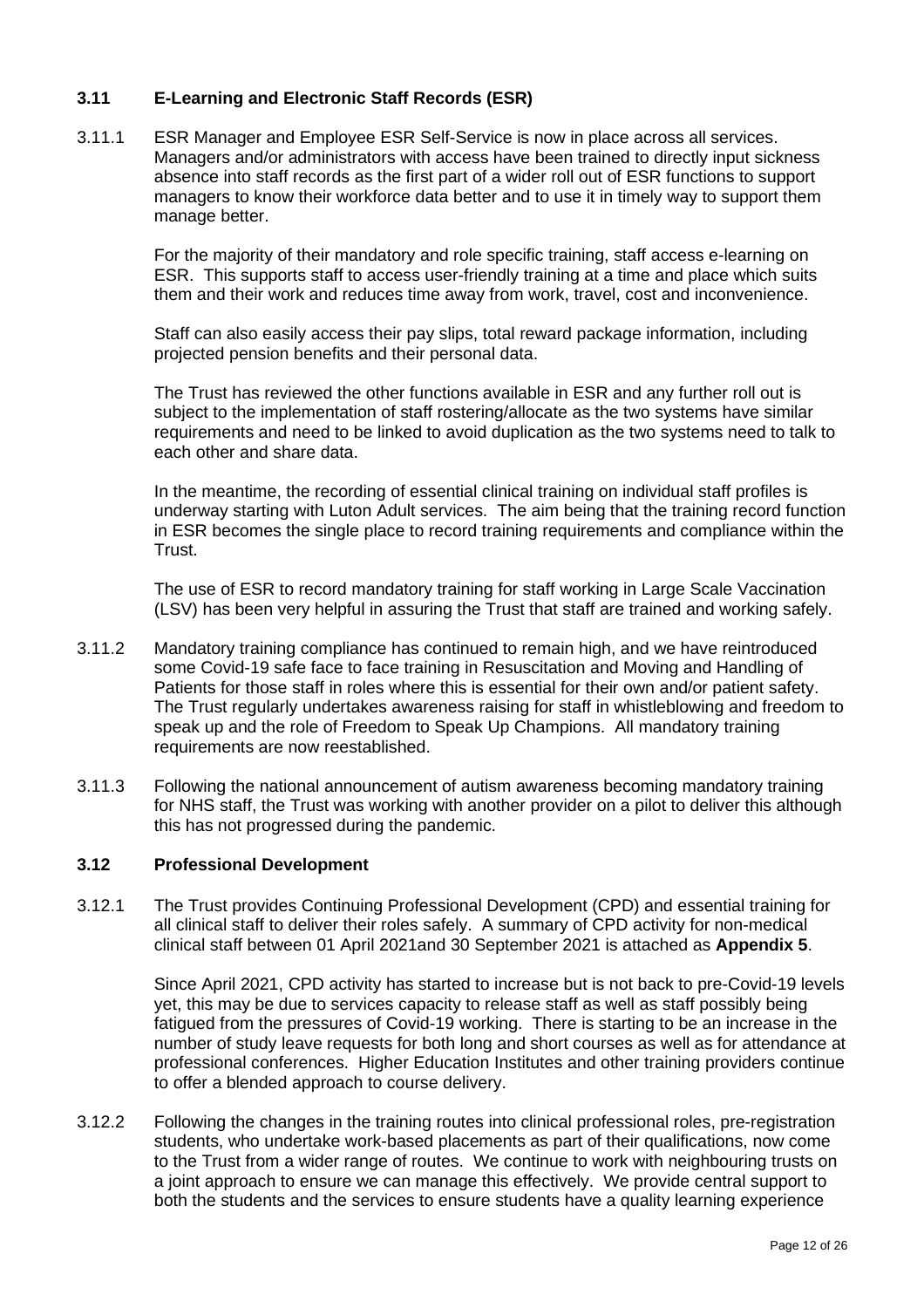with the Trust, with the aim that students see the Trust as an employer of choice after they qualify.

3.12.3 The Trust continues to support the care certificate programme, which gives care workers a national standard level of skills and competence, with study days run across our geography. During 2021, unregistered staff within the LSV Service have been encouraged to access either the Trust or HEE provided Care Certificate. So far 10 staff have completed the Trust provided care certificate and a further 32 are working towards completion. This supports the assessors to focus their support on assessing the practical competencies. The Care Certificate is also offered to staff in non-clinical roles who have expressed an interest in expanding their knowledge with a view to applying for clinical roles in the future. The Training Team has reviewed delivery and assessment as part of the Care Certificate, and this is currently being rolled out to ensure a timely uptake, greater pastoral support and earlier identification of any individual needing additional support.

#### 3.12.4 Medical Staff Development

The focus of Medical Education is moving towards Covid recovery and resuming more faceto-face training. Health Education England East of England (HEE EoE) has not required us to provide an Annual Trust Development Plan for 2021, we have however been allocated some Covid recovery funds to support the learning needs and wellbeing of our trainees. We were initially not included, due to our low numbers of trainees, but have now submitted a plan and are awaiting the funds. Some of the money will be used to support Educators and provide additional training on remote supervision, as remote consultations remain part of routine service provision. Trainees' supervision and experience has remained good as per trainee feedback from the General Medical Council Survey.

Within the Trust the Staff Grade Associate and Specialty Doctors (SAS) tutor continues to be successful in bidding to provide excellent educational events for SAS doctors (both within our Trust and other local providers) and proposals for further education days have received funding from HEE and is supported by the SAS committee and administrative support is provided by the Training and Education Department. The group has also completed a survey of the SAS doctors, developed an SAS induction pack and disseminated relevant information such as national developments and contract discussions. The current post holder is planning to step down from this role. There are currently discussions about splitting the SAS tutor role into SAS tutor and SAS ambassador as many other NHS trusts have done because the job role has expanded.

The Trust remains the only provider of higher specialist training in Genitourinary (GU) Medicine and Community Sexual and Reproductive Health (CSRH) in the East of England, with 4 specialist training posts, 2 in CSRH and 2 in GU Medicine based at Norwich and Cambridge (one each per specialty). There is currently only one Genitourinary Medicine trainee in program regionally, and she is based at iCaSH Norwich. Our Cambridge trainee has successfully completed her training and taken up a consultant post at iCaSH Peterborough.

As a result of a national review of physician training and the need for more general physicians, GU Medicine training will become dual accredited with General Medicine for all trainees starting from August 2022. This means that the trainees need to complete General Medical competencies within a hospital trust as well as those in Sexual health. Over the 4 year training period 12 months will need to be spent in a general medical post and also participating in emergency admissions/out of hours care. Exact arrangements are at the discretion of the local Training Programme Directors (TPD) (between GU Medicine and internal Medicine), but funding may not be provided by the acute trust for this time.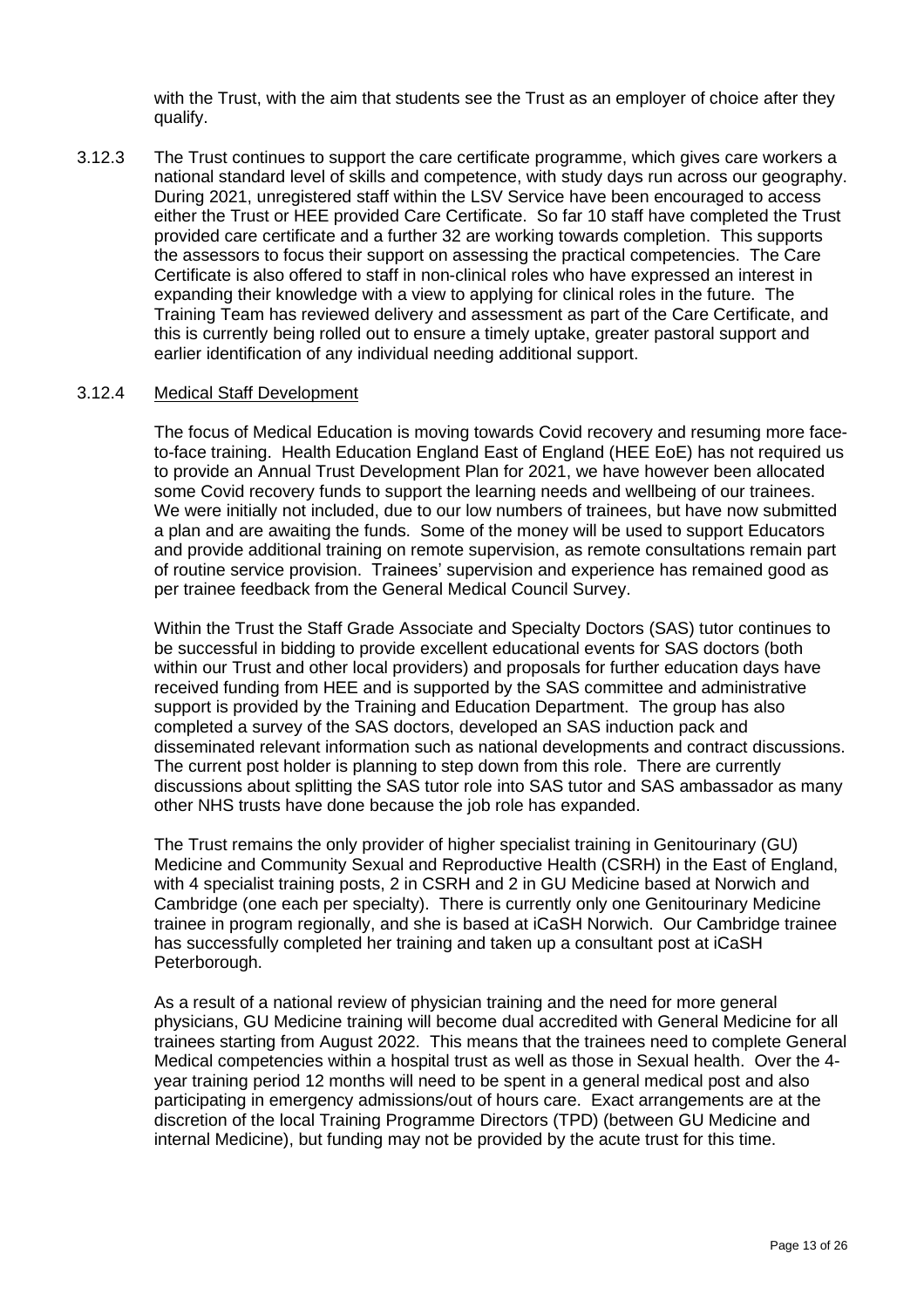There are currently significant recruitment issues in GUM related to the effects of commissioning and forthcoming change of curriculum. Our DoME is the Regional Training Programme Director for GUM.

Both of the regional trainees in CSRH are employed by CCS. They are both in their 4<sup>th</sup> year (of a 6-year training programme). Initial training was in gynaecology within the acute trusts. The curriculum is overseen by the Faculty of Sexual and Reproductive Health, which is part of the Royal College of Obstetricians and Gynaecologists.

There are 2 GP training posts within iCaSH, one based at Abbey View Clinic, and one based at Great Yarmouth, these are now split 50:50 with General Practice placements. The GP posts are part of the national expansion of General Practice training which focusses on community placements, and 2 further posts have been agreed at Peterborough and King's Lynn. In addition, there are 2 GP trainees who are attached part time to Community Paediatrics in Cambridge, one post in Huntingdon and 2 further part time GP trainees in Luton. The Trust has been approached to see if we have capacity to develop further innovative posts (which could attract full funding) across any of our services, for example there is also scope to develop innovative new rotations with a rehabilitation or musculoskeletal focus, or in Community Paediatrics.

We have one foundation trainee working within Community Paediatrics and another post at Hinchingbrooke which should be more community focused. There is a forthcoming expansion of Foundation posts, numbers yet to be confirmed. This aligns with increases in medical student numbers and could be up to 40 posts (although the distribution is uncertain less are likely to be allocated within Cambridge and Peterborough as staffing is better than elsewhere in the region). Foundation posts are usually fully funded for salaries via HEE.

Within the Foundation school a generalist curriculum is being developed and we have been approached to be involved in trial rotations. There will be an opportunity to shape rotations as part of a national pilot, developing longitudinal experience across specialities, for example iCaSH with Women's Health and Obstetrics and Gynaecology, or a child centered themed rotation.

There are currently 4 Community Paediatric posts within the Trust at Cambridge and Huntingdon. In addition, we provide training in Community Paediatrics for trainees based at Luton and Dunstable and Bedford Hospitals. Some of the Covid recovery monies have been allocated to provide further autism assessment training, as capacity this has been impacted by the reduction in face-to-face clinical exposure.

We support undergraduate medical training from a range of HEI's:

- University of East Anglia (UEA): iCasH currently provides clinical teaching and placements for medical students from UEA. This year sees an increase from 3 to 4 cohorts prior to the increase in student numbers in 2022-2023. Dr Edwards has been appointed as an Honorary Lecturer at UEA in recognition of her involvement in quality assurance and the development of teaching across iCaSH. She has been involved in the updating of learning outcomes with UEA and coordinating the development of a blended learning resource package to support 1 day of training in iCaSH. We have recently piloted this, and initial feedback from the Suffolk cohort has been very positive.
- University of Cambridge: One of our Doctors is involved in student lectures on sexual Health for Cambridge undergraduates but there are no clinical placements within iCaSH. More recently we have been approached for elective experience and are exploring this. The DoME has a forthcoming meeting with the Clinical Dean to discuss clinical exposure to Sexual Health for Cambridge students.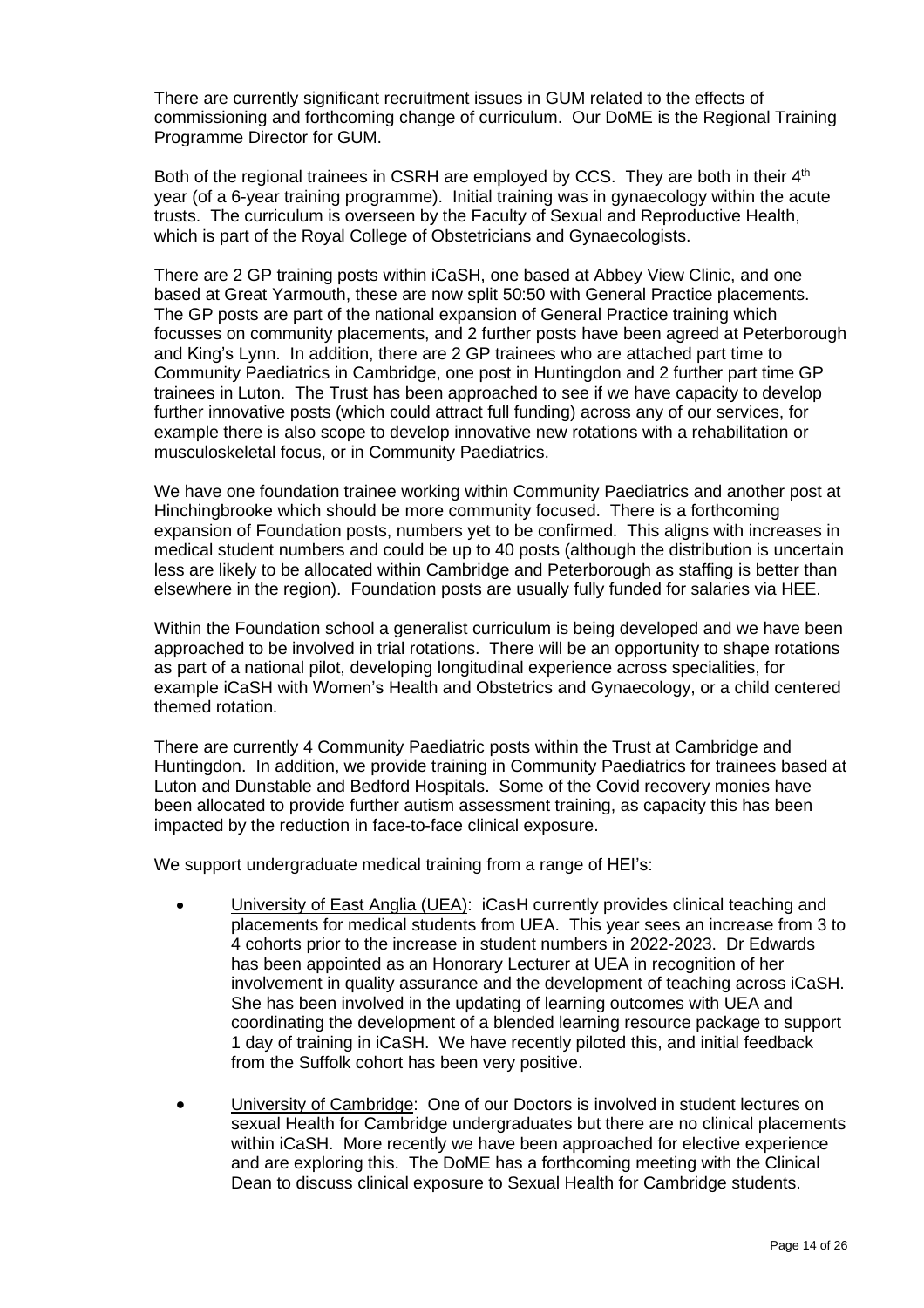In Community Paediatrics, as well as lecturing on childhood development and assessment and on common neurodevelopmental conditions in children and their management (for year 4 and 5 medical students respectively), we have recently designed and arranged the paediatric experience block within community paediatrics for the Year 5 medical students placed in Cambridge including preparation of additional learning materials and one of our doctors is an honorary associate lecturer within the Clinical Medical School, Director of Studies for Girton clinical medical students and 5 are examiners for the clinical school paediatric examination. Additional clinical teaching on the postnatal wards is provided along with supervision of special study projects for undergraduates.

In addition, iCaSH Milton Keynes has historical links with University of Buckingham Medical School (this is an independent medical school and not covered by the Learning and Development Agreement (LDA) funding) and has previously hosted 3 students from the University of Oxford during their Gynaecology rotation, but they have not been approached to take students recently.

The following are examples of achievements in Medical Education within the Trust.

| <b>Achievement</b>                                                                                                                                                                                                                             | <b>Staff member involved</b>       |
|------------------------------------------------------------------------------------------------------------------------------------------------------------------------------------------------------------------------------------------------|------------------------------------|
| Joint publication with medical student as first author on<br>paper in 2020                                                                                                                                                                     | Dr Tamsin Brown                    |
| Royal College of Paediatrics 2021 student prize (from the<br>Student Selected Component (SSC) project and<br>publication - the student also went on to take a research<br>post as part of her foundation year when she qualifies this<br>year) | Dr Tamsin Brown                    |
| Two articles for BATOD (British Association of Teacher of<br>Deaf) flagship magazine - co-written with student                                                                                                                                 | Dr Tamsin Brown                    |
| Medical student and pre-med student separately involved<br>to support another digital health project this year on<br><b>DigiBel</b>                                                                                                            | Dr Tamsin Brown                    |
| Medical student involved in trialing digital health apps for<br>clinics for children with Down Syndrome                                                                                                                                        | Dr Tamsin Brown                    |
| Cambridge University Paediatric Society (CUPS) - after<br>teaching on their 2021 course about digital health                                                                                                                                   | Dr Tamsin Brown                    |
| Put forward for an excellence award in teaching from<br>Cambridge University 2019 (at recommendation of CUPS)                                                                                                                                  | Dr Tamsin Brown                    |
| University of Lancashire lecture on their digital health<br>Master of Science (MSC) (and honorary Lectureship)                                                                                                                                 | Dr Tamsin Brown                    |
| SAS doctor development and training days (excellent<br>evaluation)                                                                                                                                                                             | Dr Tamsin Brown (and<br>SAS group) |
| Development of Paediatric experience block for<br>Cambridge University (approached by Dr Emile Hendriks)                                                                                                                                       | Dr Katie Burton                    |
| Designed, supported and supervised 1 or 2 SSC projects<br>(selected student component projects) each year.<br>Projects have all been presented at regional meetings and                                                                        | Dr Katie Burton                    |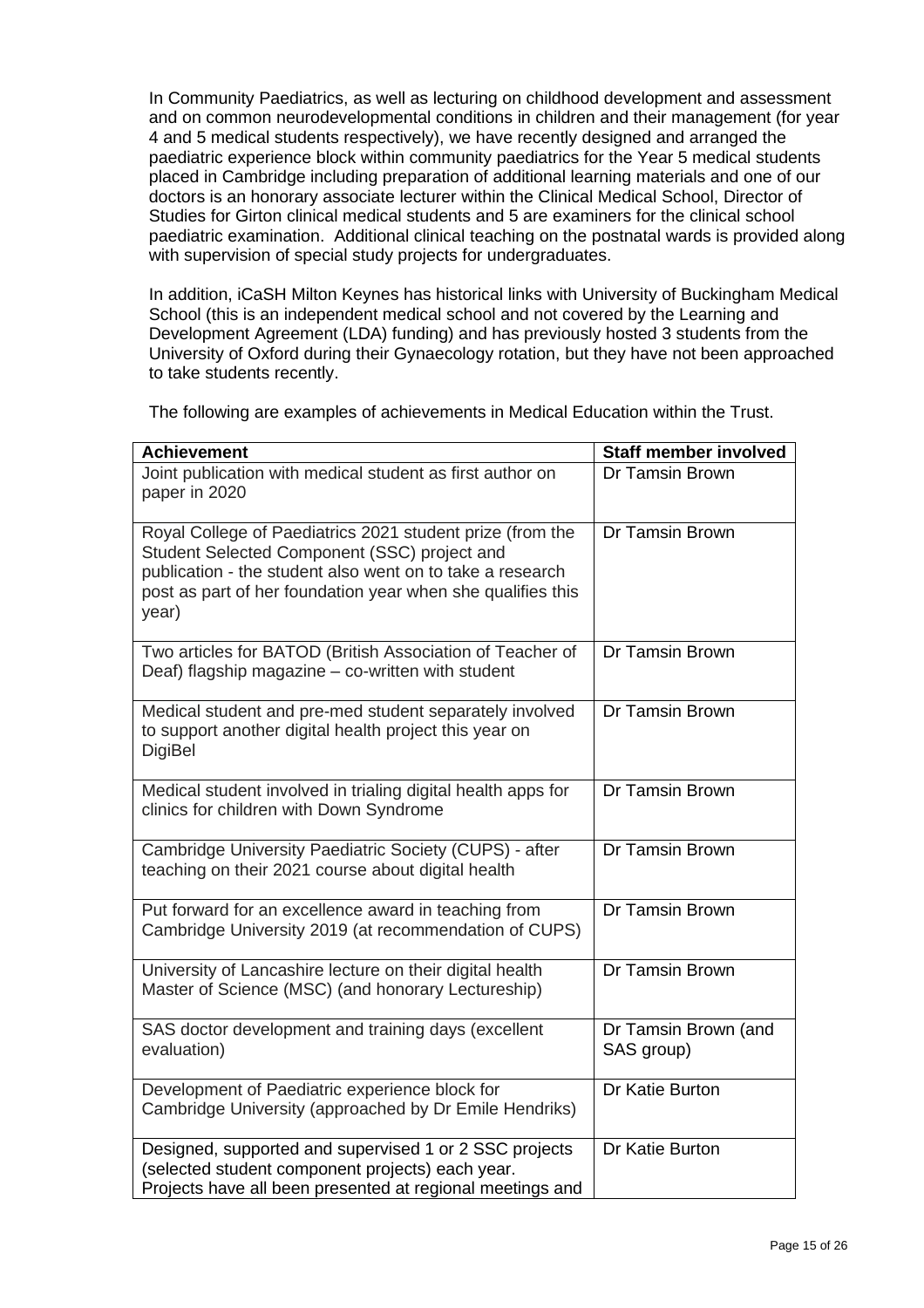| most have resulted in abstracts being accepted for<br>national paediatric meetings                                                                            |                                                                                                                                            |
|---------------------------------------------------------------------------------------------------------------------------------------------------------------|--------------------------------------------------------------------------------------------------------------------------------------------|
| Co-supervised a PhD project through the London School<br>of Hygiene and Tropical Medicine (LSHTM) which has<br>now been successfully completed and submitted. | Dr Katie Burton                                                                                                                            |
| Director of Studies for Girton clinical medical students                                                                                                      | Dr Katie Burton                                                                                                                            |
| Supervised 2 GP trainees in quality improvement and<br>audit projects which have been presented to<br>Commissioners as posters at national meetings           | Dr Sarah Edwards                                                                                                                           |
| Honorary Lecturer position at University of East Anglia in<br>recognition of curriculum development and quality<br>assurance work                             | Dr Sarah Edwards                                                                                                                           |
| Involvement in successful curriculum redevelopment for<br>GU Medicine (now approved by the GMC)                                                               | Dr Sarah Edwards                                                                                                                           |
| Foundation school 'Community Careers' symposium - this<br>has now run twice with excellent feedback                                                           | Dr Katie Burton, Dr<br>Adele Humphries, Dr<br>John Greenall, Dr<br>Sarah Edwards, Dr<br>Deepa Agarwal, Dr<br>Jane Sams, Dr Emma<br>Lincoln |

### **3.13 Partnership Working**

Partnership working with trade unions continues to be positive and the Trust supports protected time for the Staff Side Chair to undertake her duties on a full-time basis.

Positive partnership working has supported the Trust when difficult changes have taken place through our open and honest dialogue with unions and staff. Whilst hard to quantify, this is likely to have had a positive effect on retention. Some full-time union officials have given verbal feedback to the Trust that we are viewed as a good employer, who listens to staff and addresses issues, and not a Trust they have cause for concerns with.

An example of this is our proactive work with the RCN to introduce Cultural Ambassadors and the adoption of their 'Rest Hydrate Refuel Scheme', the adoption of an all-staff version of the key principles in the BMA's SAS Doctor Charter and the adoption of the RCN's Disability Passport Scheme (My Employment Passport). We openly endorse staff joining a union as part of their Trust Induction and our Workforce Lead attends the annual regional partnerships working conference jointly with the Staff Side Chair to learn from others and share best practice.

Close partnership working has continued during the pandemic and our regular Joint Consultation and Negotiating Partnership meetings have continued to take place and have included updates to staff side representatives from the Medical Director and Chief Nurse on Covid-19 risk assessments and staff vaccinations as well as business as usual work.

### **3.14 Supporting a Diverse Workforce**

The Workforce Diversity and Inclusion Group oversee actions which support the delivery of the Trust's People Strategy and in particular the Diversity and Inclusion For All Programme. This is overseen by the People Participation Committee.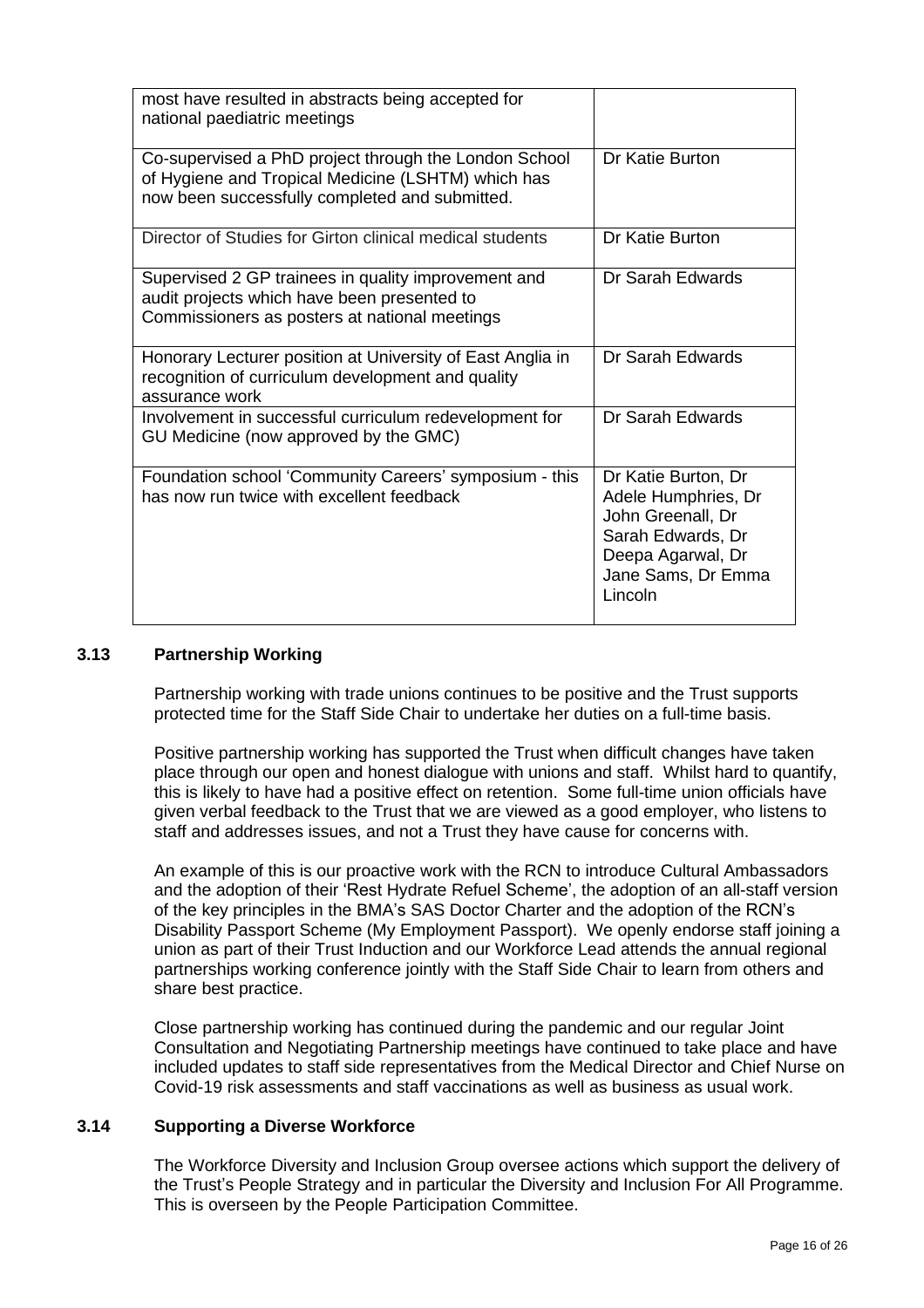The Workforce Diversity and Inclusion Group meets quarterly and oversees actions which support the delivery of the Trust's People Strategy and in particular the Diversity and Inclusion for All Programme.

The key work stream in the People Strategy Implementation Plan 2021/22 is the Diversity and Inclusion For All Programme, and the actions are to:

- Provide Personal Resilience training and equip staff to balance work and life challenges and stresses;
- Deliver the Workforce Race and Disability Equality Standards and Gender Pay gap action plans;
- Deliver our annual Equality Delivery System Objectives and our Equality Improvement Plan;
- Work with experts in this field to embed the diversity and inclusion agenda from both a service delivery perspective and as an employer;
- Attend public events to get feedback on the Trust's approach:
- Finalise the roll out of BAME representation on interview panels where a BAME applicant is shortlisted;
- Continue to support our Cultural Ambassador Programme.

In light of Covid-19, supplementary support information and advice has been in place during 2020 and 2021 supporting staff with emotional/psychological wellbeing, working differently and working in an atypical environment. The Trust is accessing national and regional support as well as Trust support, which includes our counselling and Occupational Health Services and support from our in-house clinical psychologists. We are working with partners on additional mental health services to support staff who may experience mental ill heath as a result of Covid-19.

The Trust has now launched our staff Health and Wellbeing Champions Programme, with over 40 staff who have an awareness of support available to staff to signpost colleagues, including how to access mental health support (having received some mental health first aid light training).

To support the NHS People Plan delivery, Wellbeing Guardians have been introduced in all NHS trusts, with a Non-executive Director level role as guardian which Anne McConville is undertaking. Two further roles are also included, the Trust is already ahead of the national agenda with these roles. One is Health and Wellbeing Champion and the other is line managers taking a leading role in staff wellbeing. We have already inbuilt into line managers practice, conversations on staff wellbeing at both management supervision meetings and at appraisals, as well as embedding this as a core skill for managers in our development programmes. Through the bi-annual workforce reports to the Board and through the Staff Opinion Survey and LLW action plans we will give assurance, via the Health and Wellbeing Guardian to the Board, that we have the wellbeing of staff as core to the organisation. The Health and Wellbeing Guardian's 9 principles are:

- 1. The health and wellbeing of NHS people will not be compromised by the work they do.
- 2. The Board and guardian will check the wellbeing of any staff member exposed to distressing clinical events.
- 3. All new staff will receive a wellbeing induction.
- 4. The NHS people will have ready access to self-referral and confidential occupational health services.
- 5. Death by suicide of NHS people will be independently examined.
- 6. The NHS will ensure a supportive safe environment to promote psychological, and physical wellbeing.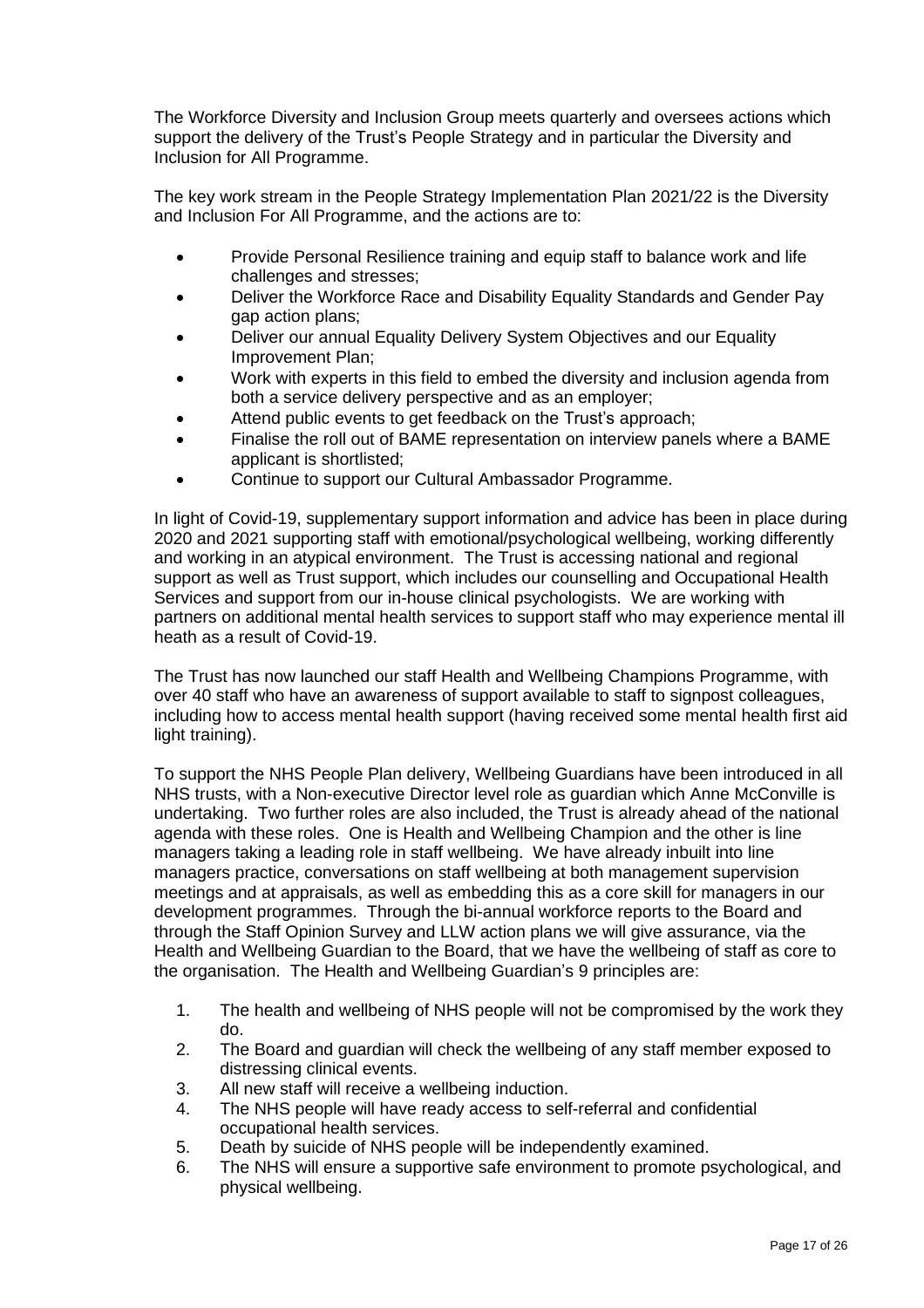- 7. The NHS will protect the culture and spiritual needs of its people, ensuring appropriate support is in place for overseas NHS people.
- 8. Necessary adjustments for nine groups under the equality act 2021 will be made.
- 9. The wellbeing guardian will suitably challenge the Board.

### 3.14.1 Diversity Reports and Objectives

#### 3.14.1.1 *The Workforce Disability Equality Standards (WDES)*

In July 2019, the Trust published its first set of workforce disability data against a set of national standards, the Workforce Disability Equality Standards or WDES, and we have published annually since then.

The 2020/21 objectives, listed below, were all achieved.

#### *WDES Objectives 2020/21*

- To review the options for disability, leave within the Working with a Disability Staff Support Guidelines and the Sickness Absence Policy;
- To support the ongoing use of the Adjustments Passport;
- To promote the use of the Covid-19 staff risk assessment and appropriate actions;
- To support disabled staff to establish a staff network as required;
- To review the lessons learnt during Covid-19 on how disabled/staff in the critically high-risk groups were supported to work differently, including disability leave.

There has been a significant increase in the number of staff declaring working with a disability since March 2020, as a result of staff declaring their critically at-risk status of Covid-19 and recording this in their personal staff record. As anticipated, when staff can see that their data will be used for positive benefits this encourages them to declare, rather than fear this will be used against them.

Through communication on the actions taken to support staff; by highlighting at Trust Induction; and through promoting the Adjustments Passport; along with other activities, we will continue to promote the value for staff in declaring that they have a disability to help us know if more action is required. The Adjustments Passport was updated in 2021 to become My Employment Passport to cover any work adjustments, not just those related to having a disability.

#### *WDES Objectives 2021/22*

In October 2021, the Trust published it's 2021 WDES Data and Action Plan which is overseen by the Workforce Diversity and Inclusion Group.

The actions are listed below and the full Workforce Diversity and Inclusion Action Plan can be found at **Appendix 6.**

We will:

- seek to have a workforce at all pay bands and roles which is representative of our workforce;
- continue to promote the value of reporting disability status through positive actions e.g., My Employment Passport, to agree reasonable adjustment, Covid-19 risk assessments and support to work in Covid safe environments and access to any work kit to support staff in work;
- implement key finding from the No More Tick Boxes and If Your Face Fits reviews (of discrimination in recruitment practices);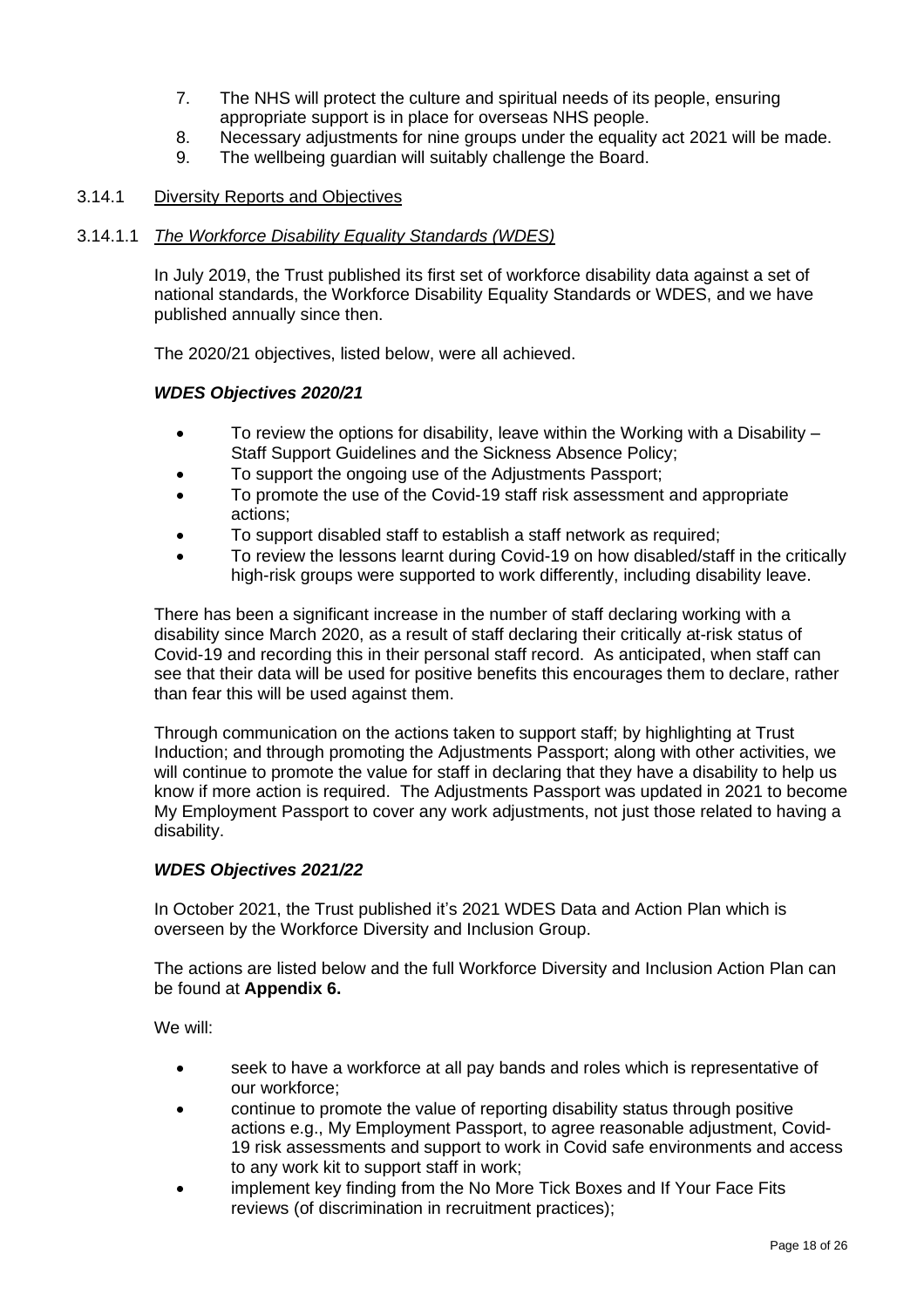- train all staff involved in recruitment in Anti Discriminatory Practice;
- promote the support available to managers and disabled staff to enable them to undertake roles;
- continue to seek to resolve all formal employee relations cases informally where possible;
- implement the NHS Violence Prevention and Reduction Standards;
- raise the profile of our stance against HATE Crimes through the Tackling Violence and Aggression (from Members of the Public) Policy;
- seek to address an increase in disabled staff experiencing bullying and harassment and discrimination from their managers;
- promote understanding by reviewing, updating and re-sharing our guidance on supporting disabled staff to increase understanding of differences;
- review training to see if it is still fit for purpose to address understanding between non-disabled and disabled staff;
- implement our civility and respect OD implementation plan. We will work with our staff networks to promote opportunities including options to use shadowing and secondments to support career development;
- continue to support staff to maintain a reduction in staff feeling under pressure to attend work when feeling unwell and use remote working to the maximum to support disabled staff;
- work with our Long Term Conditions and Disability Staff Network to learn from their experiences;
- continue to promote the CCS My Employment Passport for all.

## 3.14.1.2 *The Workforce Race Equality Standards (WRES)*

Our 2019 WRES Action Plan was published in September 2019 and has been published annual since.

The 2020/21 objectives, listed below, were all achieved.

### *WRES Objectives 2020/21*

- To promote at all sites and in all services the Trust's zero tolerance toward abuse of staff by members of the public;
- To support managers to address abuse from the public where this takes place;
- To support a BAME staff network and to act on their feedback;
- To target Trust and external leadership and skill development opportunities to BAME staff;
- To introduce BAME mentoring as part of all in house managers skills and leadership development programmes.

Zero tolerance posters, policy and awareness raising has been reviewed by the Health and Safety Group and is regularly discussed with staff side and at the BAME Network which is now well established and has been renamed as the Cultural Diversity Network. The Trust is targeting and supporting BAME staff to access internal and external training opportunities and once in house leadership programmes re-start, BAME mentoring will be introduced.

In addition, we are supporting BAME staff from across all localities to take part in BAME staff development programmes including Strength Coaching and BAME Mental Health First Aider training. Both courses started in March 2021 and are delivered as Train the Trainer. The training and development team will support these members of staff to cascade their learning on completion.

In October 2021, the Trust published it's 2021 WRES Data and Action Plan which is overseen by the Workforce Diversity and Inclusion Group.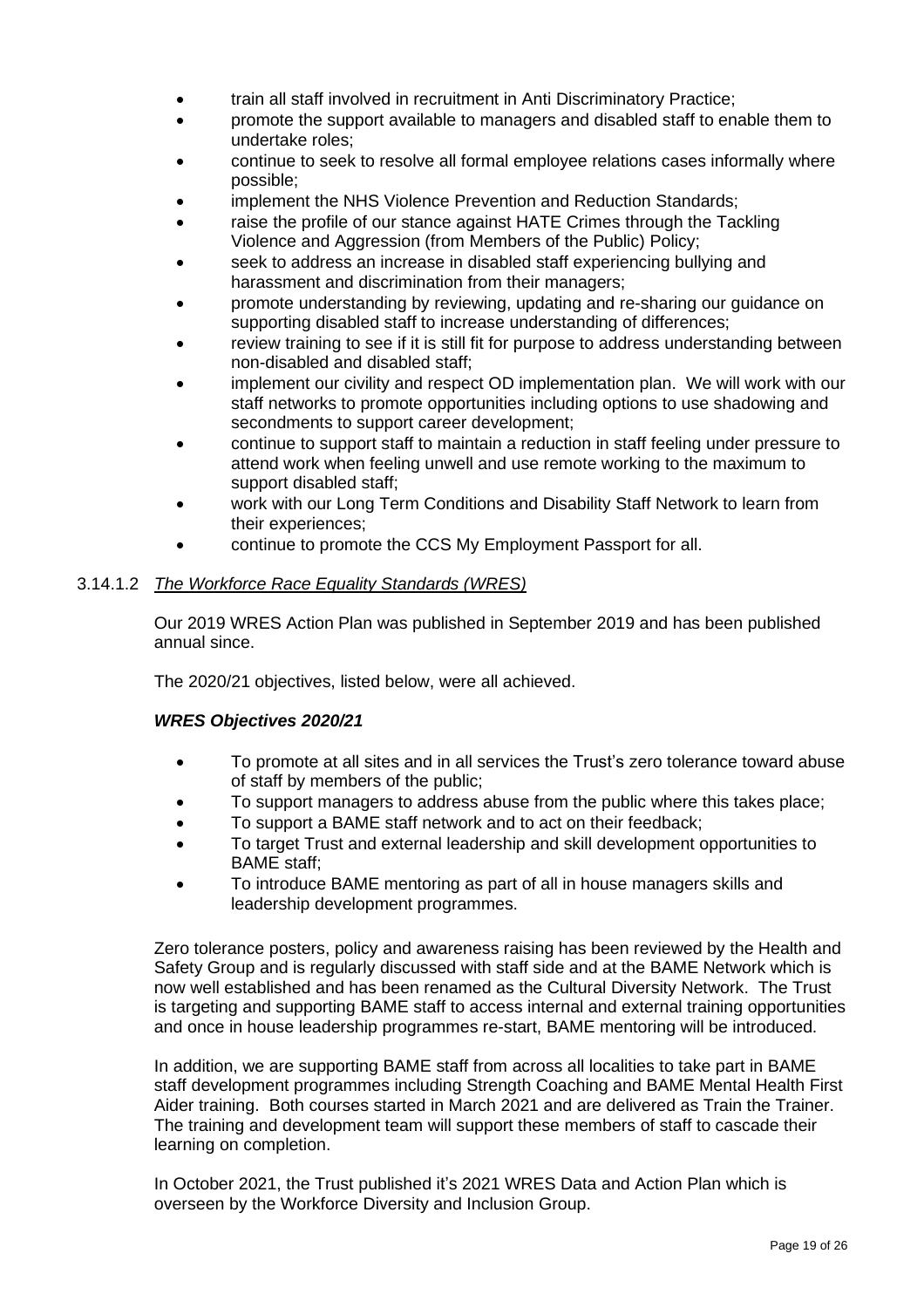The actions are listed below and the full Workforce Diversity and Inclusion Action Plan can be found at **Appendix 7**.

We will:

- continue to promote diverse panels and the positive role of BAME panel members through feedback and work with the Cultural Diversity Network;
- implement learning from the No More Tick Boxes and If Your Face Fits reviews (of discrimination in recruitment practices);
- train all staff involved in recruitment in Anti Discriminatory practice;
- seek to eliminate any bias experience by BAME applicants in CCS by training those involved in anti-discriminatory practice;
- build on the improvements by increasing the number of cultural ambassadors;
- introduce See Me First Champions;
- develop a Civility and Resect OD Plan and implement actions identified;
- seek to eliminate the gap by promoting training and development opportunities via the Cultural Diversity Network and further roll out of diversity mentoring;
- support the development and implementation of a Trust wide Anti Racism Strategy;
- implement the NHS Violence Prevention and Reduction Standards:
- raise the profile of our stance against hate crimes through the Tackling Violence and Aggression (from Members of the Public) Policy;
- promote understanding by reviewing updating and re sharing our cultural awareness information to increase understanding of different cultures;
- review our training to see if it is still fit for purpose;
- work with our Cultural Diversity Network to promote opportunities including options to use shadowing and secondments to support career development and learning;
- promote and widen the use of diversity mentors starting with our in-house Leadership development programs;
- seek to have a Trust Board which is representative of the population we service and the staff we employ;
- continue to widen our mentoring and reverse mentoring for board members.

The Tables at **Appendices 6 and 7** provide a comparison of the WDES and WRES data over the last 3 years.

### 3.14.2 BAME Representation on Recruitment Panels

Agreement was made in December 2019 to move all our recruitment activity in house from April 2020. This enabled the Trust to support the final roll out of BAME representation on all interview panels where a BAME applicant has been shortlisted, as the recruitment team will have access to the confidential diversity declarations made by applicants allowing them to identify which panels require a BAME member.

#### 3.14.3 Recruitment Training

The Recruitment and HR Teams have provided additional recruitment (including anti discriminatory practice) training.

#### 3.14.4 Coaching and Mentoring

The Trust continues to promote coaching, mentoring and our 'Big 9' mentoring programme.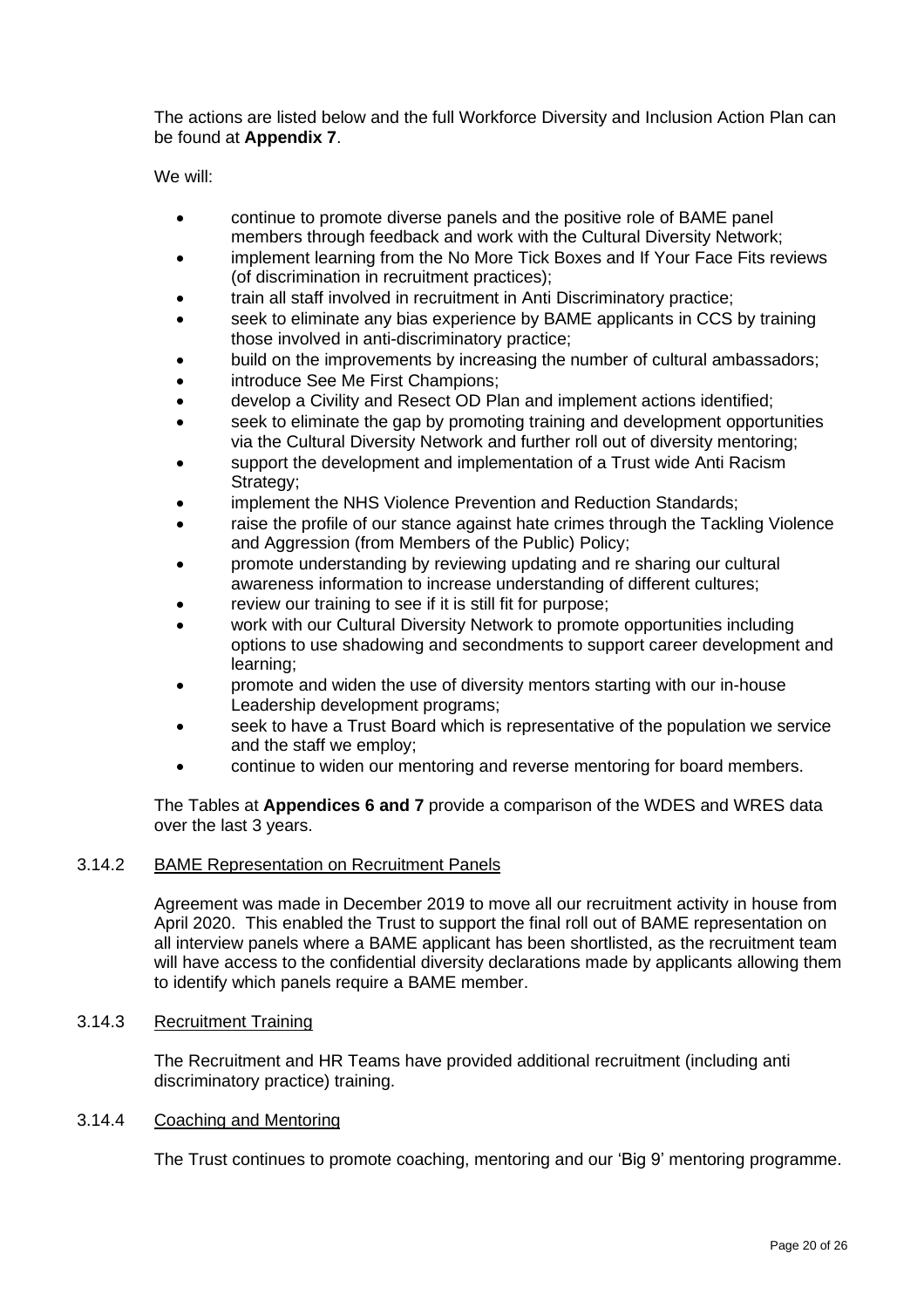Whilst the formal launch of our 'Big 9' programme is delayed due to Covid-19, the actual uptake of mentoring, including reverse mentoring and mentoring by BAME staff with white colleagues has increased, to support staff during the current challenging climate.

#### 3.14.5 Staff Networks

Cultural Diversity, Long Term Conditions and Disability and LGBTQ+ networks are now established, and further networks will be established as identified by staff.

#### 3.14.6 Gender Pay Gap

The 2021 Gender Pay Gap report was published in October 2021, based on our gender pay information in 2020. The report is attached at **Appendix 8**.

The Objectives agreed in 2020 are rolled over into 2021 as they remain areas for the Trust to work on to help to narrow its gender pay gap.

#### 3.14.7 Equality Delivery System 2 (EDS2) – Workforce Objectives

The 2020/21 Workforce EDS2 Objectives were

*To re-launch the Trust Staff Diversity Network and, where staff indicate a desire, to establish protected characteristics specific sub networks. The Networks to be a forum for staff to share experiences, review the Trust Diversity and Inclusion Policy and practices and to give feedback and suggestions on how the Trust can support its diverse workforce and seek to eliminate any bias.*

*To introduce reverse mentoring into all our in-house management and leadership development programmes, to promote diverse leadership through lived experiences.*

These were reviewed in April 2021, and the 2021/22 two Workforce objectives below were agreed by the Board in July 2021.

- *To Support the development of a Trust wide Anti-Racism Strategy and OD Plan;*
- *To finalise the roll out of reverse mentoring as part of all in house development programmes.*

#### 3.14.8 Cultural Ambassadors

The role of Cultural Ambassadors is embedded in the Trust, and they play a key role, not only in formal HR processes, but also as part of the Workforce Diversity and Inclusion Group, other workforce related work streams including the Staff Survey Action Planning and Live Life Well Group, and on the Trust Covid-19 Incident Management Team. We are currently recruiting 3 new Ambassadors who will be fully trained before taking up this role.

### **4 WORKFORCE MODELLING**

Staff rostering system has been rolled out within our LSV services and is currently being rolled out in Luton Adults and a Trust-wide plan will be agreed following this implementation.

#### 4.1 **Planned and Proactive use of Agency and Bank Workers**

The Trust continues to manage the use of agency workers Trust-wide (details of usage are included within the bi-monthly integrated governance report). Our current volume of agency workers is approximately 56 workers across the Trust covering both clinical and non-clinical

.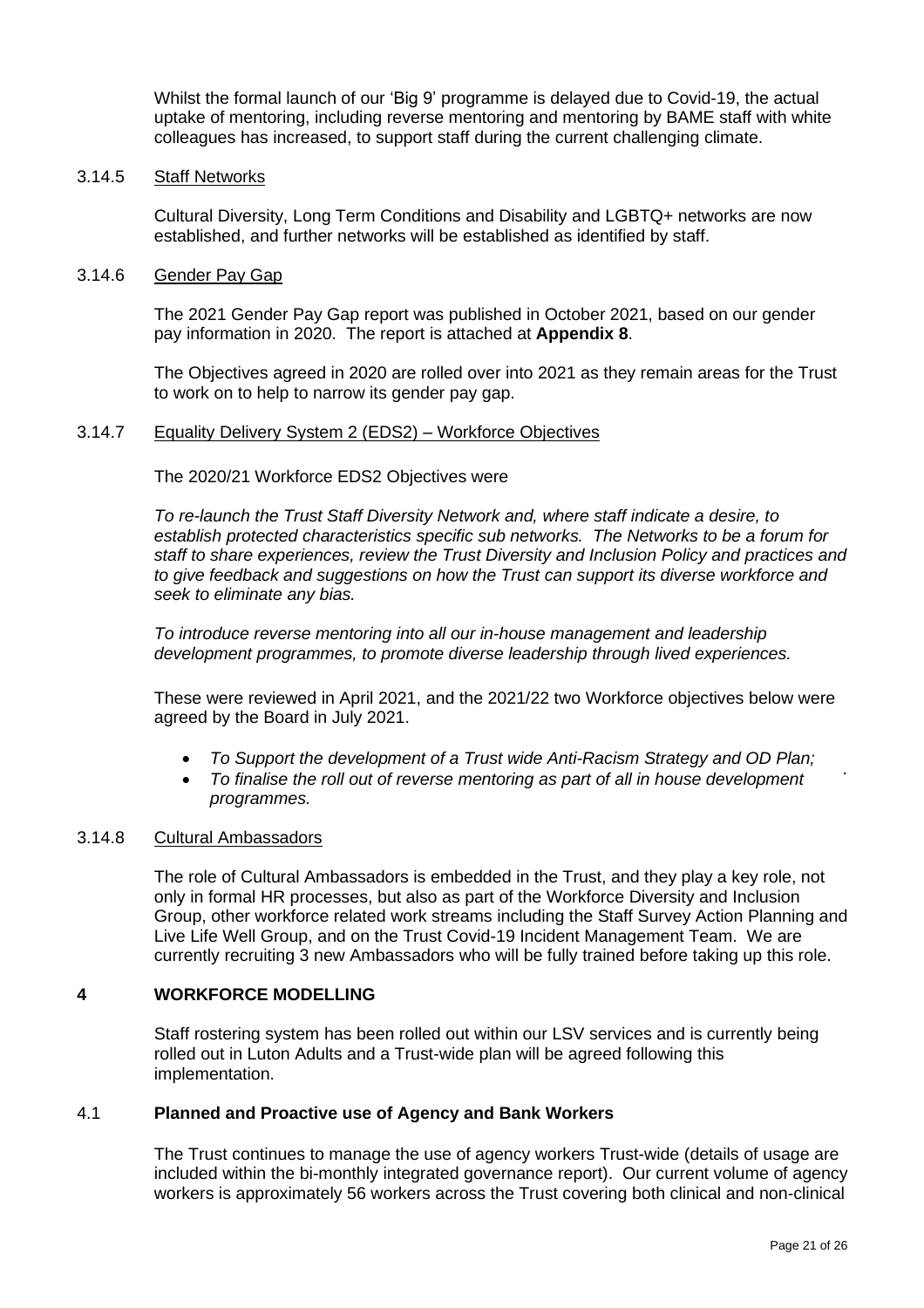roles. We have not seen an increase in needing to engage with agency workers during Covid-19. There has been an increase in the use of agency for LSV. This has included corporate and operational support e.g., rota coordinators.

The use of agency workers continues to be required, on occasions, in some service areas, however, this is in a planned and targeted way and systems are in place to authorise and monitor the appropriate use of agency staff. Managers record the reasons for agency usage, and this is reported centrally on a weekly basis so that we can be assured that appropriate plans are put in place, where possible, to reduce reliance on agency workers to a minimum.

### 4.2 **Apprenticeships and Growing Our Own**

All services are currently viewing apprenticeships as one way to help meet their future workforce supply needs. For example, Cambridgeshire and Peterborough Health Child Programme (HCP) have recently recruited 6 Assistant Practitioner Apprentices (4 employed by CCS) on a 5-year pathway to become Health Visitors/School Nurses. Norfolk HCP have similarly recruited 2 Assistant Practitioner Apprentices to become qualified Assistant Practitioners. These initiatives are new for these areas and are a response to difficulties they have experienced when trying to recruit qualified staff.

Our apprenticeship numbers have continued to grow throughout the pandemic. We had 34 new apprentices start since September 2020 both clinical and non-clinical. The apprenticeship application process, tutor meetings and formal learning have moved online for the majority of our apprenticeships although some HEIs are now moving back to face to face learning.

Covering the study time required remains a key challenge and is a barrier to manager's supporting existing staff to undertake apprenticeships. A key challenge is that the levy cannot be used to support the time when an apprentice is undertaking study, and this leaves services short staffed. Where trusts have a large-scale apprenticeship plan, they have had to invest significantly in addition to their apprenticeship levy. This is an option for the Trust should it be identified as a key workforce supply route.

New apprenticeships such as Customer Service Practitioner, Team Leaders and Coaching Professional have been launched within our Trust and we have taken part in system commissioned apprenticeship cohorts such as the Operational Manager and Senior Leader.

The Training and Education Team continue to investigate new apprenticeships and training providers that meet the training needs of individuals and support workforce plans.

As part of the levy funding rules, we can choose to transfer up to 25% of our funds to pay for apprenticeship at another employer. In December 2020 we started our first levy transfer to support a GP at The Spinney Surgery in St Ives to undertake the Level 7 Senior Leader Apprenticeship and we are now supporting 3 further apprenticeships via levy transfer in Cambridgeshire and Norfolk. We will continue to assess levy transfer requests as we receive them and will choose to support when the request is supporting our local health systems.

The Trust is participating supports staff to achieve a Level 2 Functional Skills qualification in English and/or Mathematics as this is a requirement for all apprenticeships. Staff can access functional skills classes through a range of local training providers or a self-study option is now available using Basic and Key Skills Builder (BKSB) for assessment and learning and then Open Awards for the exams. This process is administered by the Training and Education Team and is funded by HEE until 2024.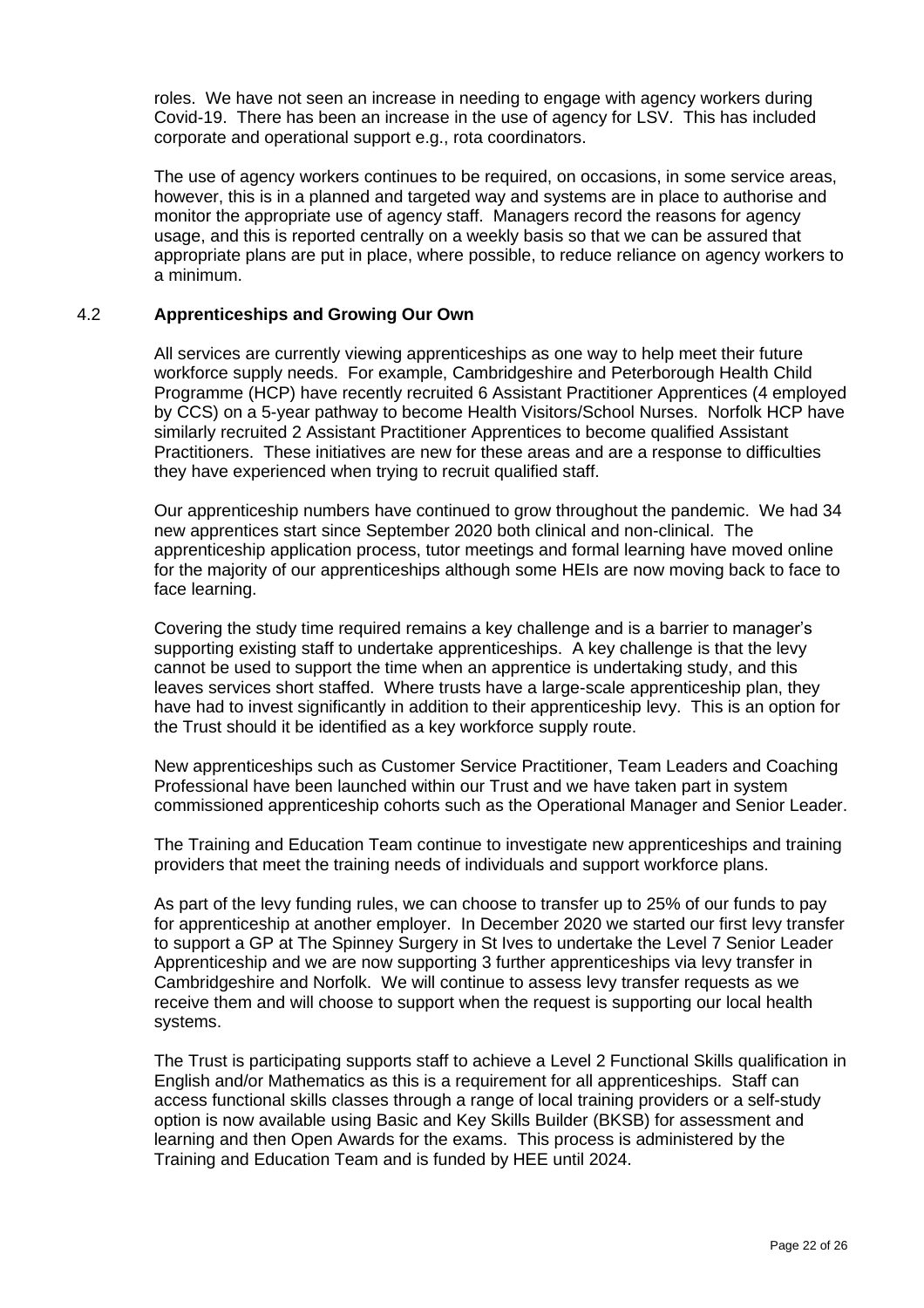### 4.2.1 Summary of Apprenticeships

The Trust currently has 57 staff undertaking apprenticeships. A Summary of Current Apprenticeships is attached at **Appendix 9.**

The Government's 'Kickstart' scheme is where the Government funds work placements for young people at risk of long-term unemployment. 16 Kickstart placements were identified from Dental Services, Bedfordshire Children's Services, Service Redesign, Dynamic Health and Governance. We have worked with the Job Centre to promote the vacancies, but the applicant rate has been low, similar to the experience of other NHS trusts. Once the Kickstarters are in post, we will work in partnership with Form the Future, a social enterprise in Cambridge, who will provide remote employability skills training to the young people.

To support existing staff to be ready to undertake new apprenticeships, where appropriate, the Trust supports staff to achieve a Level 2 functional skills qualification in English and/or Mathematics as this is a requirement for all apprenticeships. Staff are able to access functional skills classes through a range of local training providers or a self-study option is now available using BKSB for assessment and learning and then Open Awards for the exams. This process is administered by the Training and Education team and is funded by HEE until 2024.

#### 4.2.2 Supporting Students and working with Higher Education Institutions

Health care professionals undertaking training are required to do clinical placements alongside their academic training and the Trust supports students with a quality placement as part of this. We have successfully attracted newly qualified staff to work for us based on their positive training experiences. The numbers of students offered placement during 2020/21 is detailed in **Appendix 10**.

Clinical placement areas continue to support placements using a mix of digital learning alongside face-to-face placement activity. Safe car sharing has been reinstated and this has eased some of the pressures around students working with their supervisors and assessors. Student feedback is received from Anglia Ruskin University (ARU) on a regular basis and is shared with the services supporting their students. This includes the positive relating to the placement and support from assessors and supervisors as well as things we could do better. Unfortunately, feedback isn't shared by the University of East Anglia (UEA), and this is being explored to develop the links to gain this feedback as well. (See **Appendix 11** for ARU student feedback).

During June/July 2021 four LSV Centers in Cambridgeshire hosted 3 nursing students from ARU for an eight-week placement. This had a mainly positive evaluation from the students, staff and volunteers with the main criticism (from all involved) being it was too long, and a 2 week placement would be better and as a result of this the LSV service are now able to offer a limited number of placement opportunities across Cambridgeshire, Peterborough (5 places) and Norfolk (3 places). (See **Appendix 12** for LSV placement feedback).

September 2021 saw 10 Specialist Community Public Health Nursing (SCPHN) students (health visiting) and 2 SCPHN (school nursing) students graduate in Luton and Bedfordshire Healthy Child Programmes (HCP). Of these, 2 health visiting students have not taken up posts in the Trust. This was the last cohort to attend the University of Bedfordshire as they have withdrawn their SCPHN – HV, SN and DN courses and do not have plans to re-instate them. Following this the Luton and Bedfordshire HCPs will send their students to ARU from January 2022.

Norfolk and Cambridgeshire and Peterborough HCPs have 10 health visiting and 1 school nursing students between them who are all due to graduate in January 2022 and have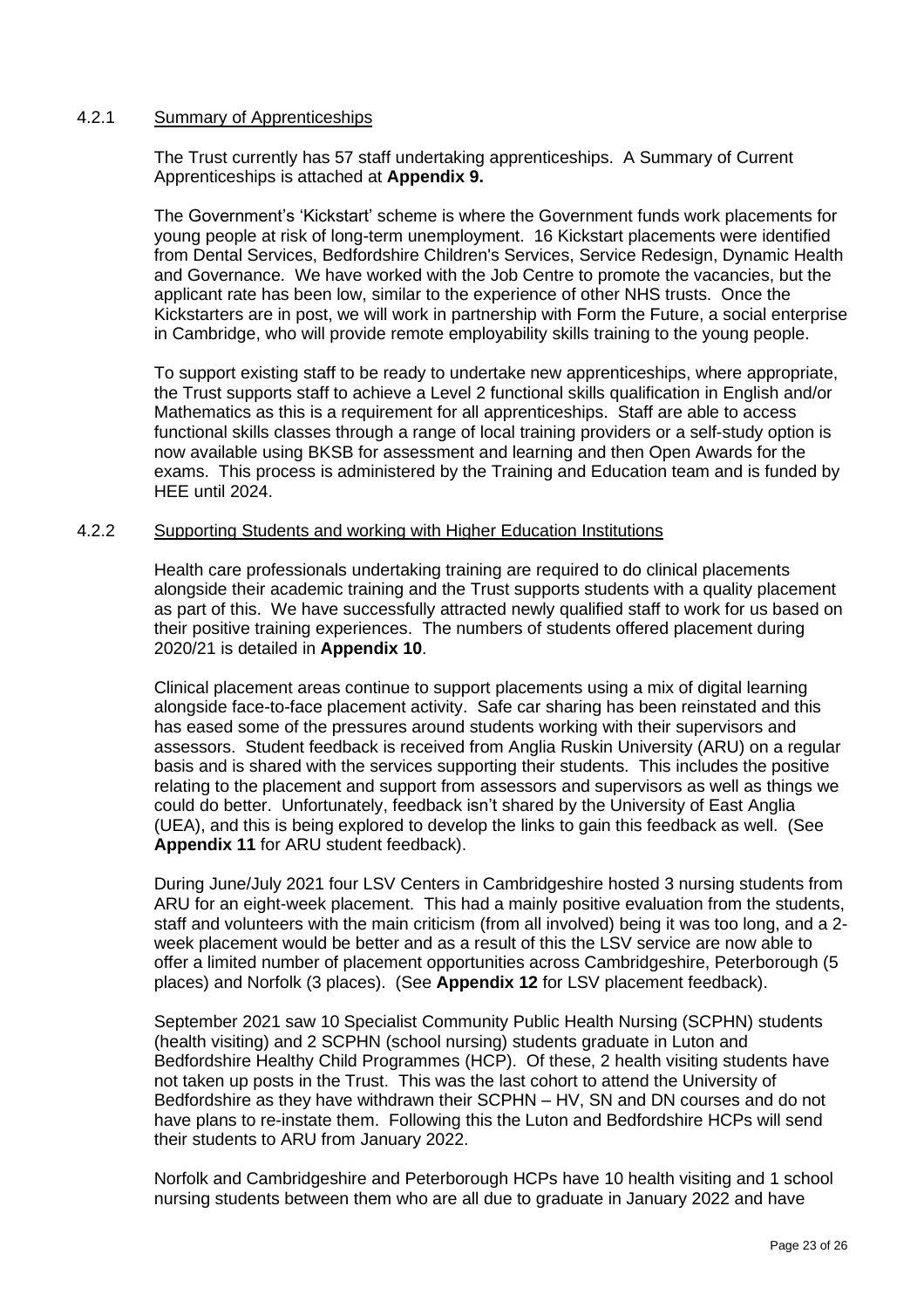been offered posts in their HCPs. The students initially needed to adapt to the virtual working environment as there were limited opportunities for home visiting when they started, however they have felt more engaged and able to develop their skills and knowledge once home visiting started again.

Children's community nursing (Cambridgeshire/Luton/Bedford) is recruiting to 4 Health Education England (HEE) commissioned places at the university of Hertfordshire. Two students started in September 2021 and the services have recruited 1 student for January 2022.

Luton Adults have been unable to recruit to their 4 HEE funded district nursing places this year which is disappointing, however, work is underway with the service to identify what more could be done to attract individuals.

A Trust wide approach to SCPHN recruitment has been implemented this year and this is ongoing. Students will attend either Anglia Ruskin University or the University of Suffolk and will start January 2022. The HEE scoping exercise for HEE funded commissioned places for 2022/2023 has been completed and the services have now completed their recruitment campaigns.

In September 2020 the Trust was successful in the bid to secure funding from HEE for the Clinical Placement Expansion Programme to increase placement capacity for first year nursing students (September 2020 cohorts). The funding has been used to recruit a Professional Education Facilitator (PEF) whose remit is to support first year nursing students in their clinical placements. This post is a one-year secondment and the post holder commenced 18 October 2021 (there was a delay in utilising this funding due to Covid restrictions and difficulties recruiting to the post).

| HEI                                   | <b>COURSE</b>                                           |
|---------------------------------------|---------------------------------------------------------|
| UNIVERSITY OF BEDFORDSHIRE (UOB)      | <b>Pre-Registration Nursing</b>                         |
|                                       | <b>Nursing Associate</b>                                |
| <b>ANGLIA RUSKIN UNIVERSITY (ARU)</b> | <b>Pre-Registration Nursing</b>                         |
|                                       | PGDip Specialist Community Public Health Nursing        |
|                                       | (Health Visitor / School Nurse)                         |
|                                       | Nursing Associate                                       |
|                                       | Paramedic students                                      |
|                                       | Midwifery                                               |
|                                       | <b>PROPOSED</b> - Return to Nursing (all NMC fields)    |
| UNIVERSITY OF EAST ANGLIA (UEA)       | <b>Pre-Registration Nursing</b>                         |
|                                       | Speech & Language Therapy                               |
|                                       | Occupational Therapy                                    |
|                                       | Physiotherapy                                           |
|                                       | Psychology                                              |
| UNIVERSITY OF SUFFOLK (UOS)           | PGDip Specialist Community Public Health Nursing        |
|                                       | (Health Visitor / School Nurse)                         |
|                                       | PROPOSED- Midwifery                                     |
| <b>UNIVERSITY OF ESSEX (UOE)</b>      | Speech & Language Therapy                               |
|                                       | Occupational Therapy                                    |
|                                       | Physiotherapy                                           |
| UNIVERSITY OF NORTHAMPTON (UON)       | Orthoptic students                                      |
|                                       | Occupational Therapy                                    |
|                                       | Physiotherapy                                           |
| UNIVERSITY OF HERTFORDSHIRE (UOH)     | Physiotherapy                                           |
|                                       | Dietetic students                                       |
|                                       | <b>PGDip Specialist Community Public Health Nursing</b> |
|                                       | (Health Visitor / School Nurse)                         |
|                                       | <b>PGDip Specialist Practitioner Community District</b> |
|                                       | Nursing                                                 |
| UNIVERSITY OF SHEFFIELD               | Orthoptic students                                      |

Due to our diverse portfolio of services the Trust works with a number of different institutions as detailed below: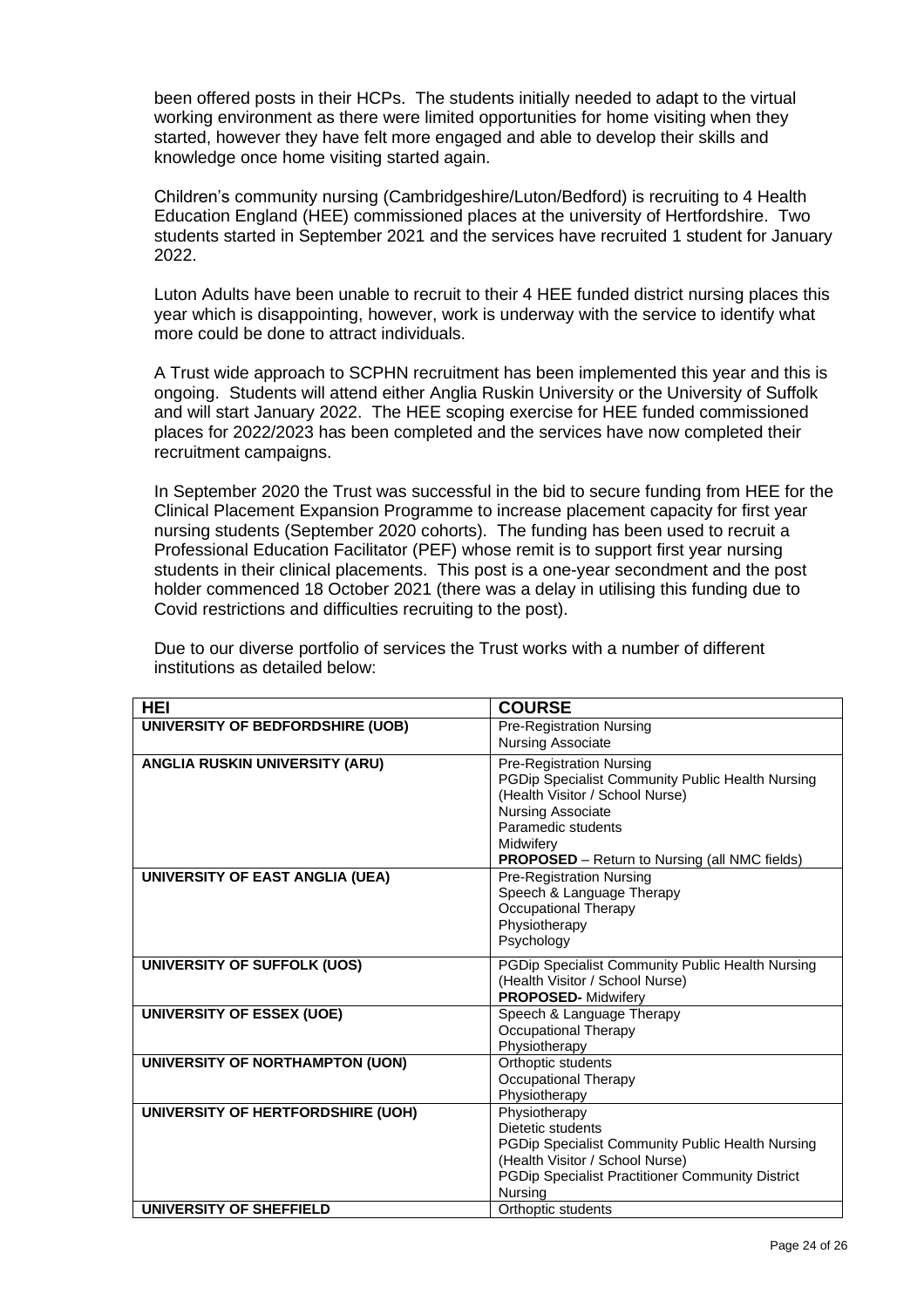In addition to the above it is proposed that the Trust will begin to work with the University of Brighton and the University of West England (Bristol) to support SCPHN return to nursing programs (RtP). RtP is being explored as a means to fill some vacancies within nursing services and also as a means to contribute towards increasing placement capacity expansion. The University of Brighton offers RtP for SCPHNs who have let their SCPHN and their main Nursing and Midwifery Council (NMC) field lapse and are no longer registered with the NMC, whereas the University of West England offers the RtP module for those on the NMC register but needing to re-register their SCPHN. Anglia Ruskin University offer RtP for all NMC fields and would be used for those only needing to re-new these e.g., adult nursing, children's nursing, etc.

The Trust continues to engage in two Nursing Associate Partnerships aligned with ICS/STPs:

- Bedfordshire Nursing Associate Partnership Board (NAPB) BLMK;
- Cambridgeshire & Peterborough Nursing Associate Partnership Board (CAPNAP).

The Trust has also recently joined the Norfolk and Waveney Nursing Associate Partnership Board as Norfolk/Suffolk iCaSH will be taking on trainee nursing associates as well.

### 4.3 **Collaborative Leadership Development Activities with Service Redesign and Organisational Development Leads**

|  | The following activities have taken place since April 2020 or are planned to take place: |
|--|------------------------------------------------------------------------------------------|
|  |                                                                                          |

| Service Supported                                           | Aim                                                                                                                                                                                                                                                        | <b>Numbers</b><br>Supported | Ongoing /<br>completed         |
|-------------------------------------------------------------|------------------------------------------------------------------------------------------------------------------------------------------------------------------------------------------------------------------------------------------------------------|-----------------------------|--------------------------------|
| Beds and Luton CYP, Team<br>Leads Leadership<br>Development | A programme designed to support the<br>development of leaders to lead and engage teams<br>through a culture of compassionate, collective and<br>collaborative leadership that supports continuous<br>improvement and the service improvement<br>programme. | 65                          | Completed                      |
| Beds and Luton CYP Senior<br>Leaders Action Learning Set    | A programme of ongoing action learning sets that<br>provide a collaborative environment for senior<br>leaders to reflect on building a culture of leading<br>and engaging teams to achieve service objectives<br>that supports service improvement.        | 15                          | Ongoing<br>until March<br>2022 |
| Beds and Luton CYP,<br>Admin Leads Development<br>Programme | A programme to provide leadership development<br>for Admin Leads that supports service objectives<br>$\mathsf{to}$ -                                                                                                                                       | 21                          | Ongoing<br>until March<br>2022 |
|                                                             | Develop a cohesive and effective admin<br>leadership team that works collaboratively with<br>their aligned administration and clinical service<br>teams to deliver safe, effective, high quality<br>patient care.                                          |                             |                                |
|                                                             | Contribute to the overall development of an<br>integrated Beds and Luton CYP service by<br>working collaboratively across administrations<br>teams.                                                                                                        |                             |                                |
| <b>Co-Production Leads</b><br>Development Programme         | A programme of action learning sets designed to<br>consider the role of Co-Production Leads in<br>leading and influencing the development and                                                                                                              | 6                           | Completed                      |